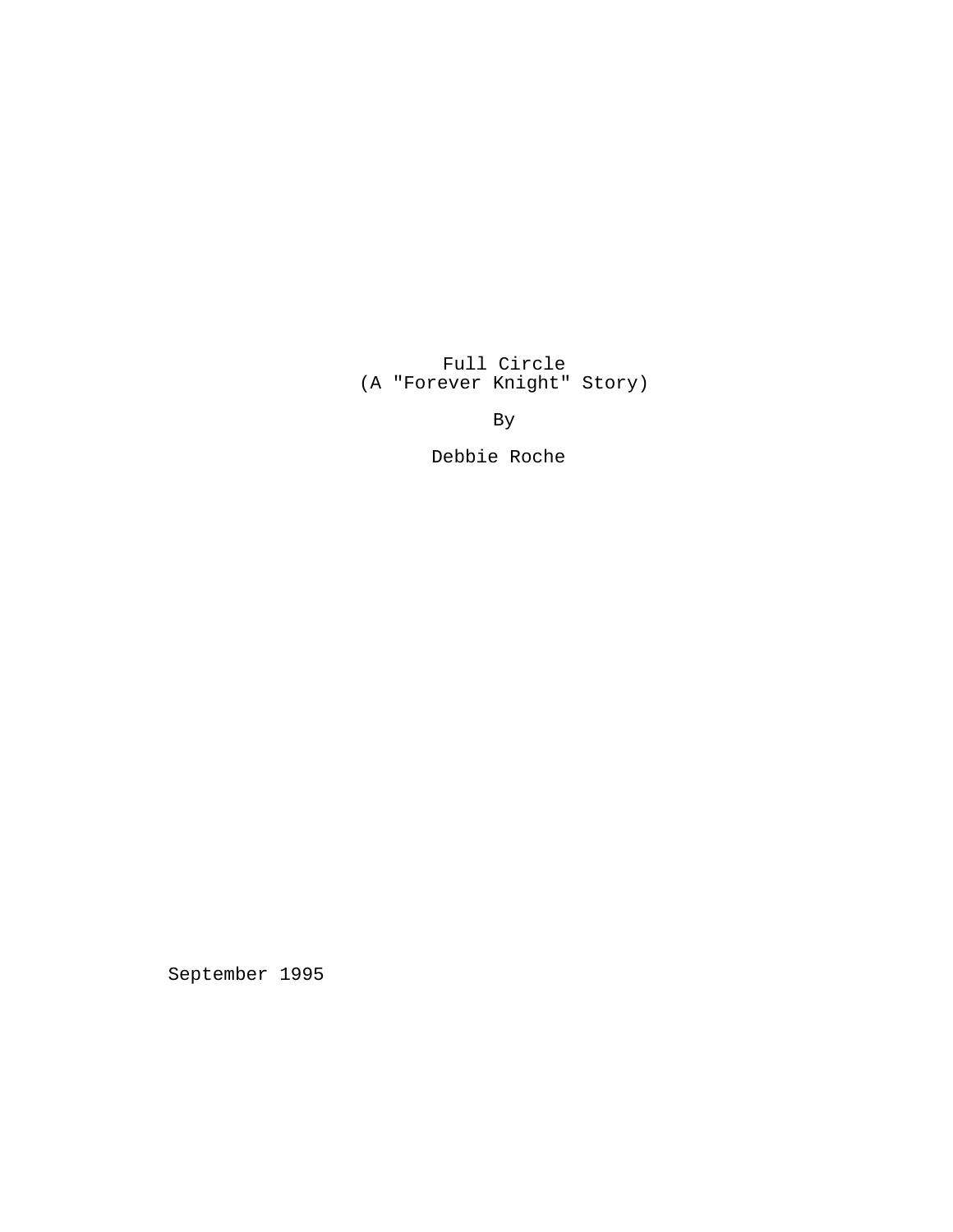INT: 27TH PRECINCT (DAY 1: 8:00PM)

KNIGHT enters and goes over to his desk. He sees STONETREE enter his office with a young woman. He sits at his desk and looks at SCHANKE, who is shuffling papers, as STONETREE closes the office door.

> KNIGHT Hey, Schank. Who's the woman with the Captain?

SCHANKE looks up at KNIGHT.

SCHANKE You mean, you don't know?

KNIGHT No. Why? Should I?

SCHANKE That's Debra Powers.

KNIGHT thinks for a moment.

KNIGHT Powers? Any relation to mobster Jack Powers.

SCHANKE Where have you been Knight? The Dark Ages?

SCHANKE gives him a look.

SCHANKE She's his daughter. His only daughter.

KNIGHT So, what's she doing here?

SCHANKE Word has it, her old man, Smiling Jack himself, had her fiancee, Brad Davies, killed.

KNIGHT Davies? That was the guy we found last night, wasn't it?

SCHANKE Yep. ... Anyway, once she heard who'd killed Brad, she ran here.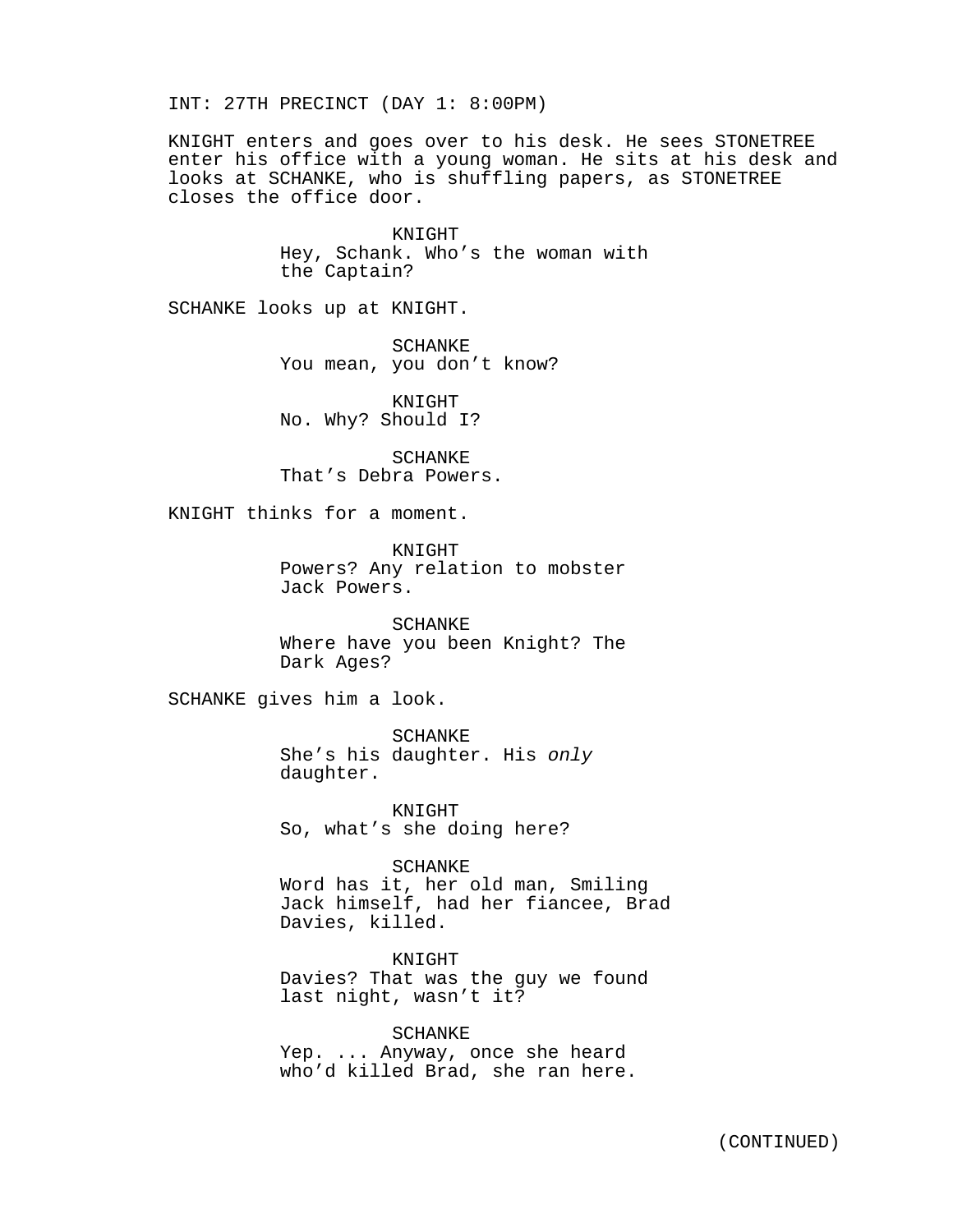KNIGHT

Let me guess. She wants us to protect her, in return for her helping us get her father, right?

SCHANKE

Beats me. Probably, I guess. But...

The door to STONETREE's office opens, and he yells for KNIGHT.

> STONETREE Knight! Can I see you for a moment?

KNIGHT Coming Captain.

KNIGHT looks to SCHANKE.

## KNIGHT

I'll let you know.

KNIGHT rises and heads to STONETREE's office.

PAN TO:

INT: STONETREE'S OFFICE

STONETREE is sitting behind his desk. DEBRA is sitting in chair in front of desk. KNIGHT enters and closes the door.

> STONETREE Nick, this is Debra Powers. Miss Powers, Detective Knight.

KNIGHT shakes her hand. DEBRA stares at him as if she knows him.

KNIGHT

Hi.

DEBRA Have we met?

KNIGHT I don't think so.

DEBRA You look so familiar. DEBRA stares at KNIGHT. STONETREE calls her.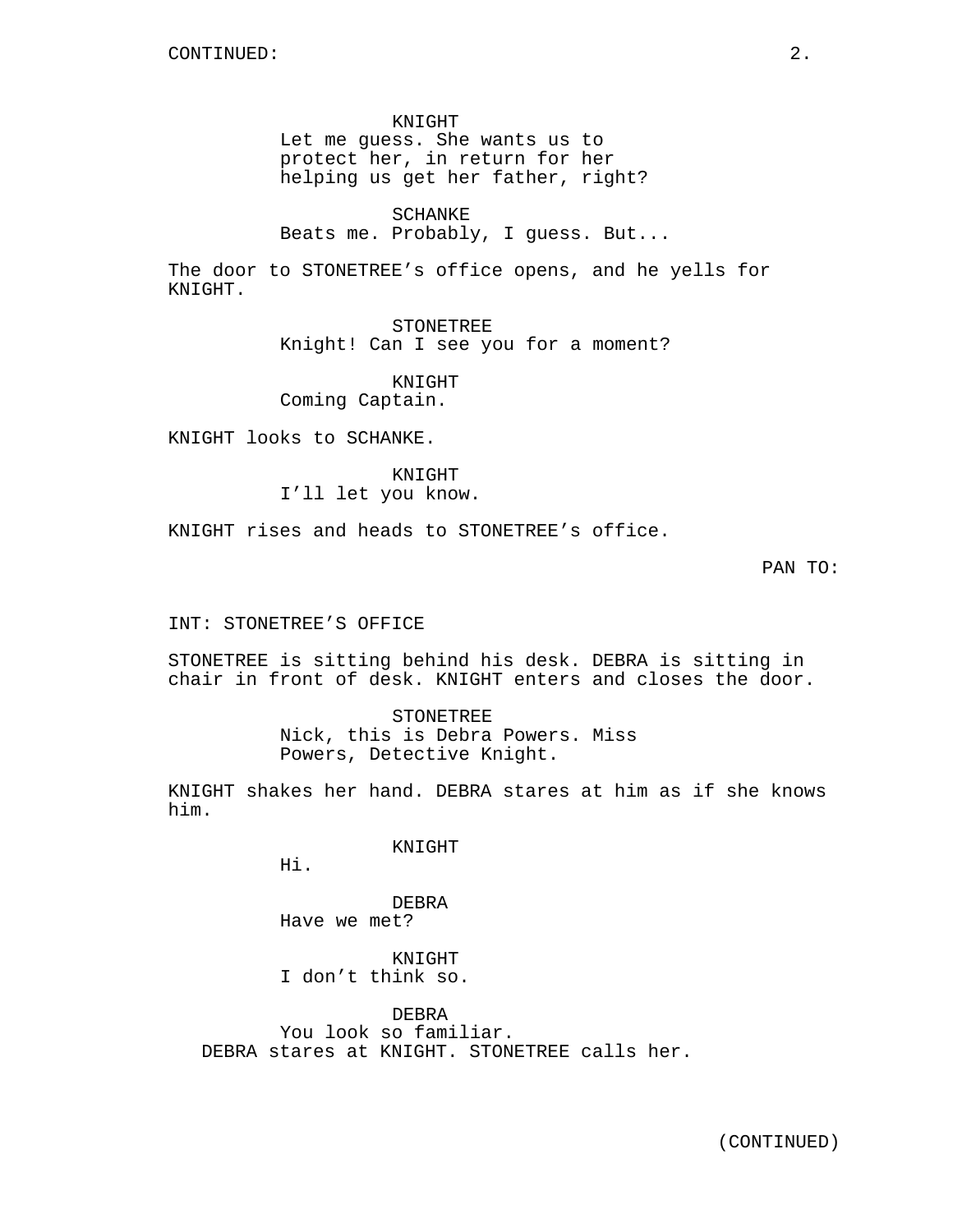STONETREE

Miss Powers?

DEBRA releases KNIGHT's hand.

DEBRA

Sorry.

**STONETREE** Detective Knight will take you home so you can put a few things together, then we'll move you to a safe-house.

DEBRA smiles at KNIGHT.

DEBRA Will you be my bodyguard?

KNIGHT smiles back, then looks at STONETREE with an "I don't want this assignment" look.

> KNIGHT Captain, I...

**STONETREE** Would you wait for Detective Knight outside, Miss Powers?

DEBRA Sure, Captain.

DEBRA looks at KNIGHT.

DEBRA

Don't be too long detective.

DEBRA rises from her chair and brushes KNIGHT as she exits office. KNIGHT watches her leave, and knows this woman is trouble with a capital "T."

> KNIGHT She sure bounces back fast. Makes you wonder.

STONETREE gives KNIGHT a confused look.

STONETREE

What?

KNIGHT Oh, come on now Captain. You mean to tell me YOU didn't notice?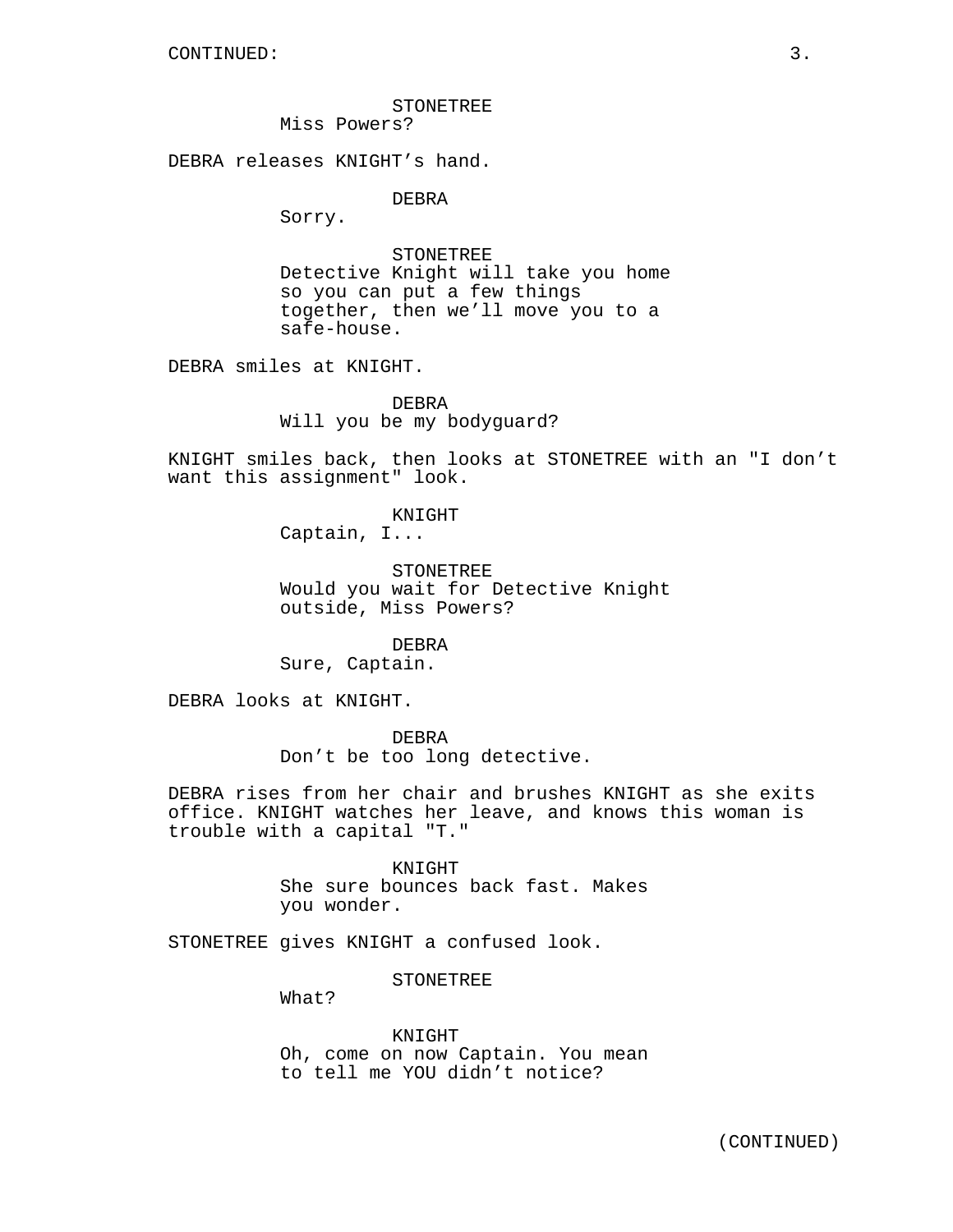# STONETREE Notice what detective?

KNIGHT leans over on to STONETREE's desk.

## KNIGHT

Her fiancee was just blown to bits last night, and now, not even 24 hours later, she's coming on to me like...

STONETREE

Knight, really. She was just being friendly.

KNIGHT gives STONETREE a "Yeh, right" look.

## KNIGHT

So, what's the deal here? Am I going to be playing baby-sitter.

# STONETREE

Yeh. You, and Schanke. But first, I want to know how your other cases are coming along. How many outstandings have you guys got.

KNIGHT As far as I know, just the Daniel's case.

STONETREE Daniel's? That's the double-murder, right?

KNIGHT Yeh. Still no leads. Nothing.

STONETREE Okay. I'll reassign the case. You and Schanke can take shifts watching Miss Powers.

KNIGHT Right Captain. I guess I should go take her home.

STONETREE starts writing something on a piece of paper.

STONETREE Take her to this address.

STONETREE hands the piece of paper to KNIGHT. KNIGHT takes it and reads it, then puts it in his pocket.

(CONTINUED)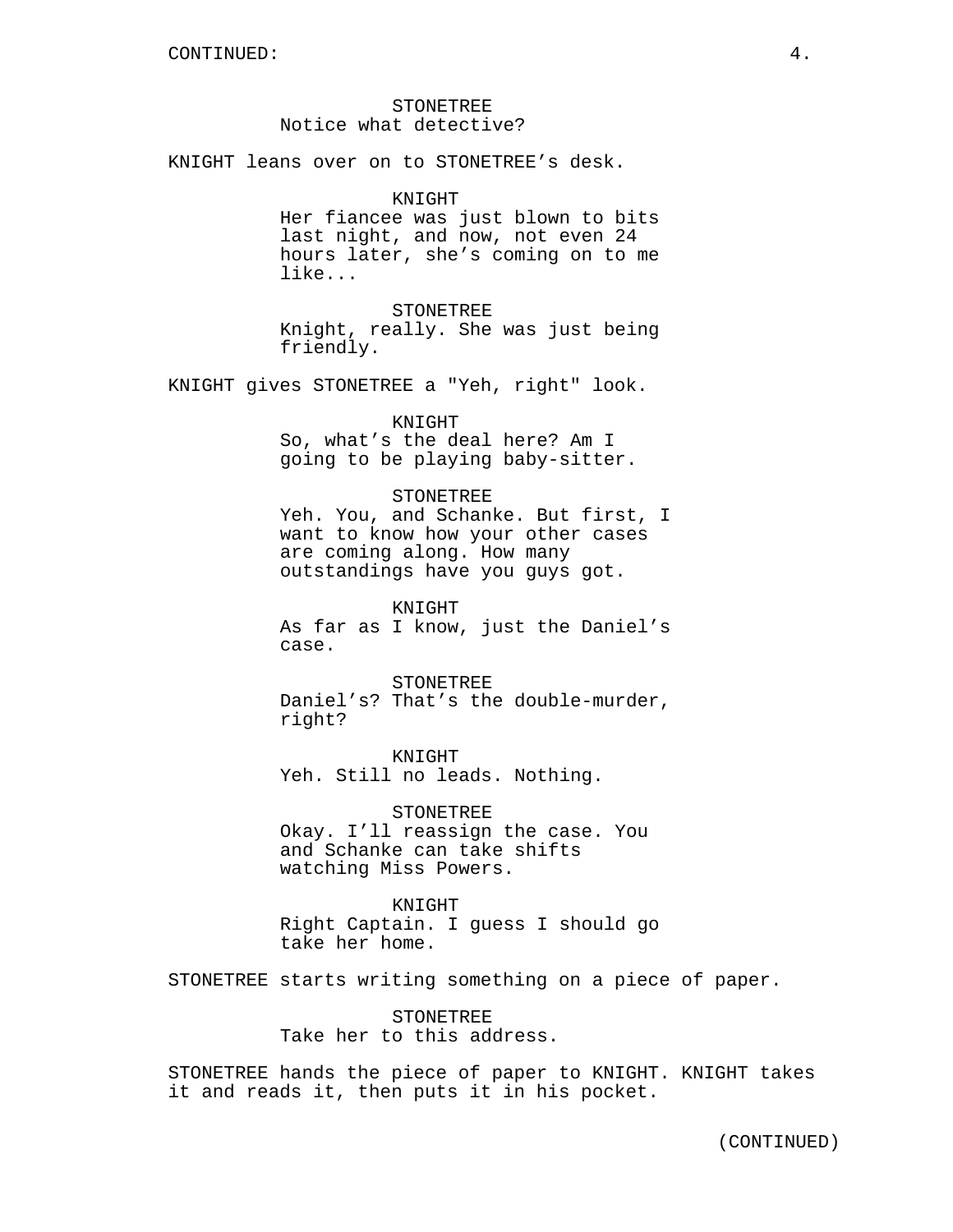STONETREE You can pick up the key at the front desk.

KNIGHT nods and turns to leave.

STONETREE Send Schanke in, will you?

KNIGHT Sure Captain.

KNIGHT opens the door and exits.

PAN TO:

INT: PRECINCT

KNIGHT walks over to SCHANKE.

KNIGHT Captain wants to see you.

SCHANKE Where're you off to?

KNIGHT Baby-sitting duty.

KNIGHT walks off. SCHANKE watches him go to front desk and leave with DEBRA. SCHANKE rises from his desk.

> SCHANKE Why's he always get the fun part?

SCHANKE walks to STONETREE's office, enters and closes the door.

CUT TO:

INT: KNIGHT'S CADDY (9:00PM)

The roof is down. KNIGHT is driving. DEBRA is sitting in the front beside him. She is still staring at him.

> DEBRA Are you sure we haven't met?

KNIGHT is positive he has never seen this woman before in his entire life.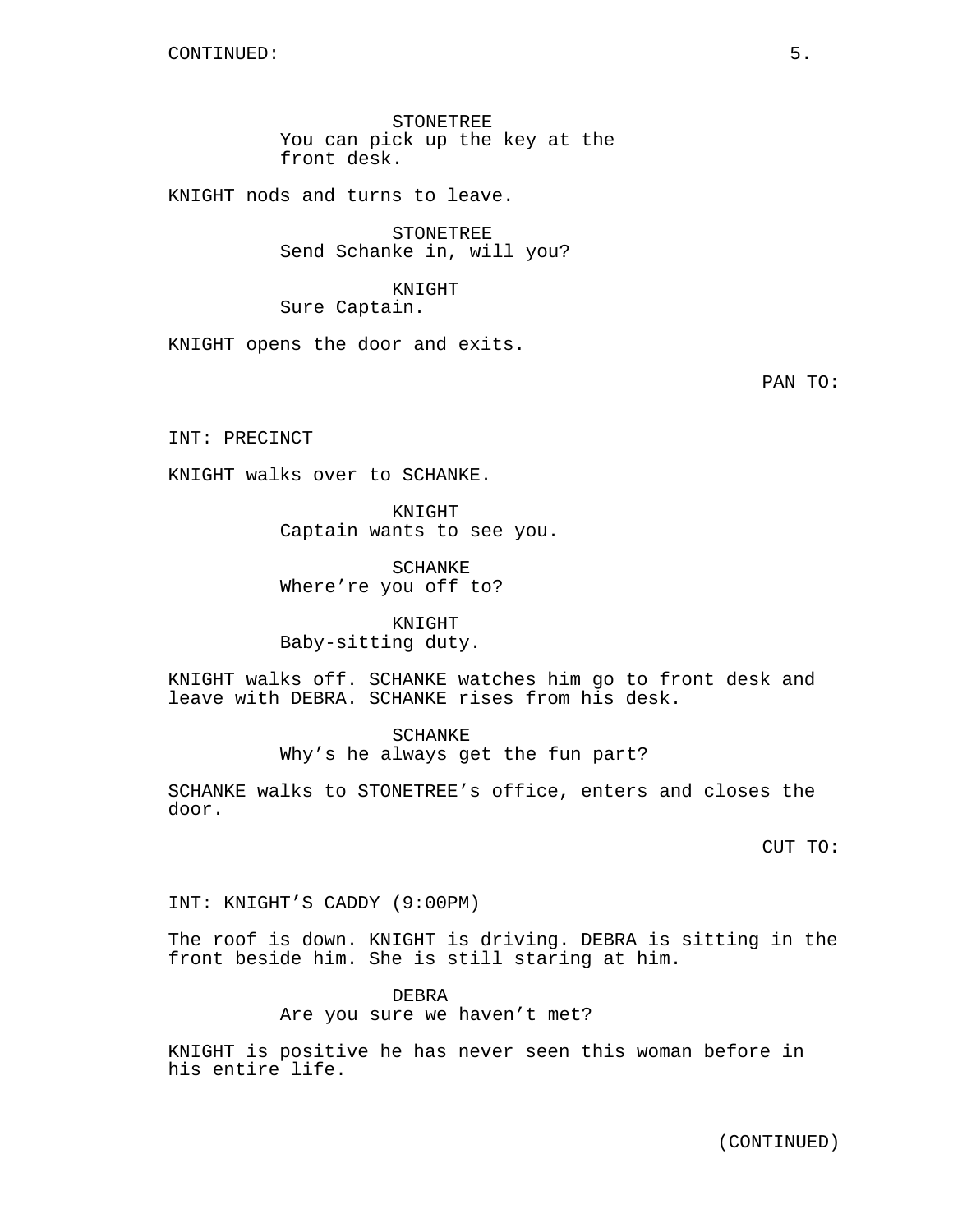# KNIGHT

Positive.

DEBRA I know I've seen you somewhere before. I never forget a face.

CUT TO:

EXT: CADDY

The Caddy pulls into a driveway. KNIGHT parks the car and they exit.

CONTINUE TO:

EXT: DEBRA'S MANSION

They walk to front door. KNIGHT is surprised at the size of the place.

> KNIGHT Is this your place, or your father's?

DEBRA Mine. Daddy's is much bigger.

They reach the door. DEBRA removes the key from her coat pocket and opens the door.

CONTINUE TO:

INT: DEBRA'S MANSION

They enter.

DEBRA I'll go upstairs and pack some things. Feel free to look around.

DEBRA ascends the stairs. KNIGHT closes the door and looks around. He walks down the hallway and passes by the Study. Something in there catches his eye and he goes back and enters it.

CONTINUE TO: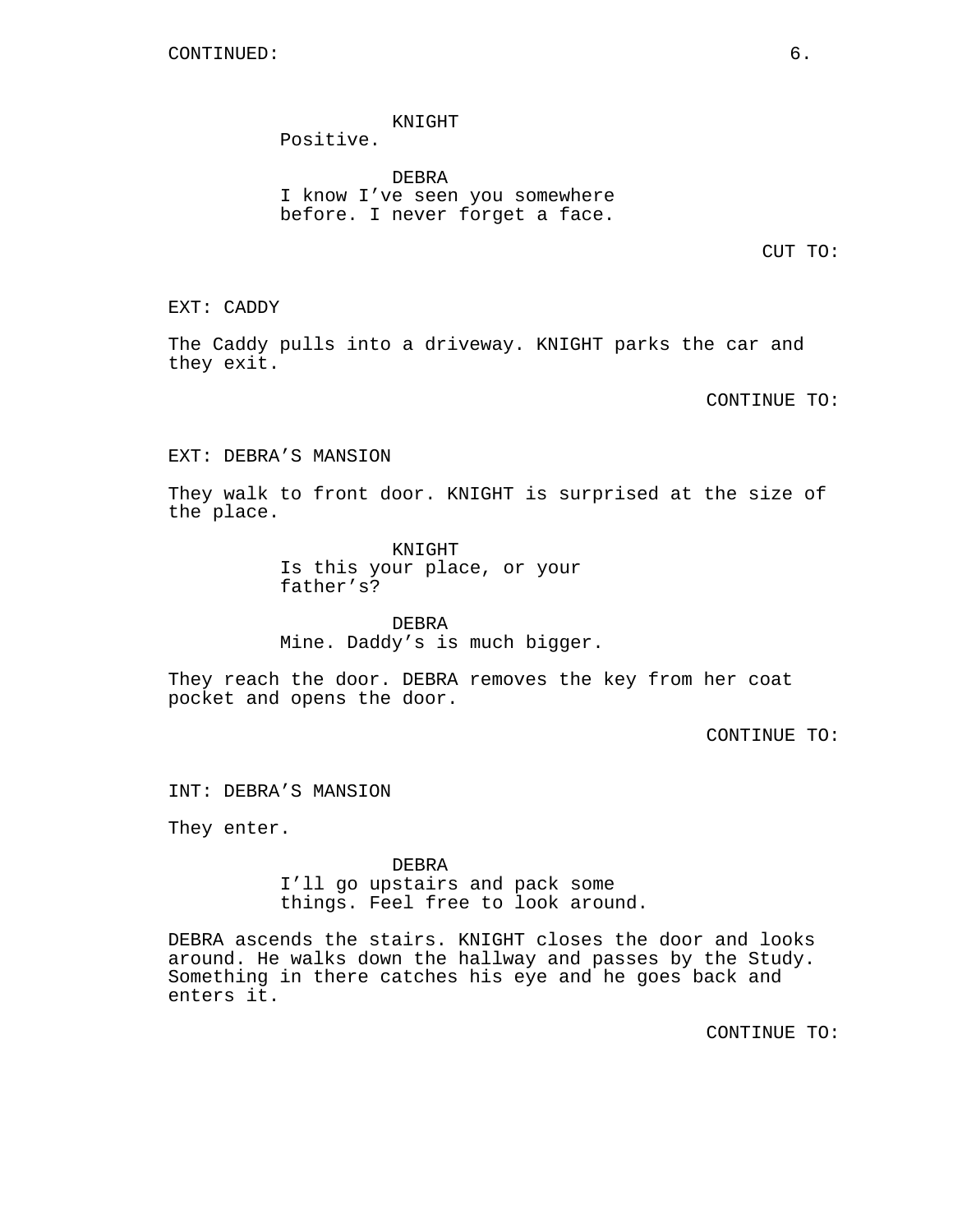# INT: STUDY

The left wall is one big family tree. There are paintings and photographs of her ancestors going way back. KNIGHT looks at the photographs. One photo in particular stands out. The picture was taken in Italy in 1825. Since photography had only been in existence for about three years, the quality of the photo is not the greatest. There are three people in the photo: A woman, a little 5 year old girl, and a man. The man looks a lot like KNIGHT. In fact, it is KNIGHT. KNIGHT stares at the photo and flashes back.

FADE TO:

7.

# FLASHBACK: EXT: PARK - ITALY 1825 (EVENING)

NICHOLAS and a young woman named LISA DONOVAN CARLOTTI, are sitting on a park bench, talking.

> NICHOLAS So, did you ask him?

> > **LISA**

Yes. He said I could leave whenever I wanted, but I could not take Karen.

# NICHOLAS

Why not?

LISA

You don't understand. (beat) Family means everything to Richard. (beat) When you marry into La Costra Nostra, you give up all rights to your children. They become the prop...

NICHOLAS Lisa, if you truly want out, I can get Karen out for you.

LISA How Nicholas? You can't just walk onto the estate and take Karen out. They'd kill you.

NICHOLAS Let me worry about the how. You just get out. Tomorrow.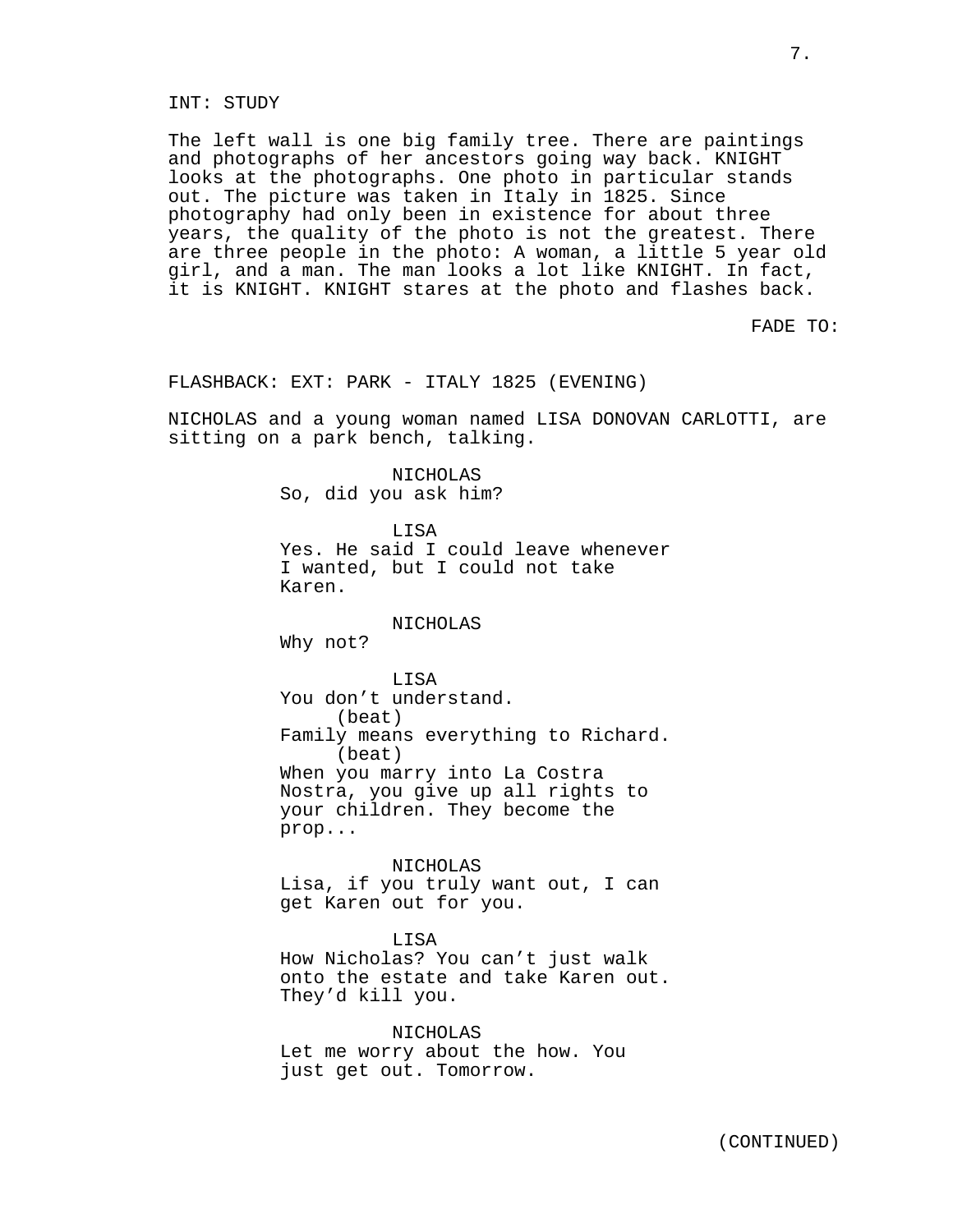LISA

But...

NICHOLAS I'll get Karen out tomorrow night and meet you here. Around 10:00. Okay?

LISA Thank-you Nicholas.

LISA wraps her arms around his neck and hugs him.

FADE TO:

INT: STUDY (9:30PM)

KNIGHT is brought back to present at the sound of DEBRA's voice calling his name.

> DEBRA Detective? You alright?

KNIGHT What? Oh sorry. My mind must have wondered.

DEBRA looks at the photo that had KNIGHT so captivated.

DEBRA I knew you looked familiar.

KNIGHT Who's the... family?

DEBRA

The little girl, is my Great great great grandmother Karen Carlotti. The woman was her mother, Lisa.

KNIGHT

And the man?

## DEBRA

No idea. All I know is that he tried to take Lisa and Karen away from Lisa's husband, Karen's father, Don Richard Carlotti.

KNIGHT is surprised at the word "tried".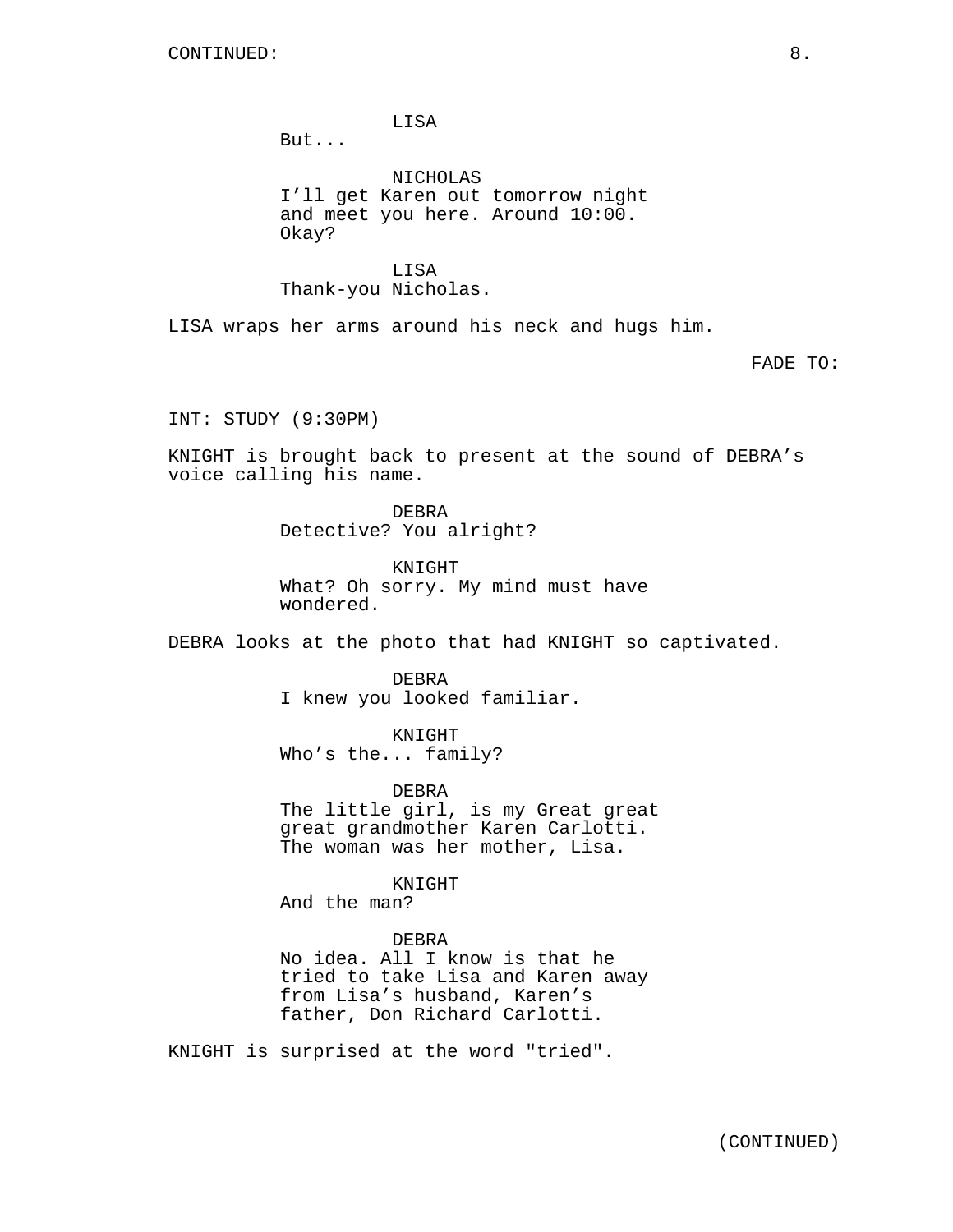# KNIGHT

Tried?

# DEBRA

Soon after that photo was taken, Lisa ran away. The man took Karen from the house and brought her to Lisa. When he met with Lisa, to give Karen to her, Lisa was shot by one of Richard's men. She died in that...

DEBRA points to the man in the photo.

#### DEBRA

...man's arms. He brought Karen to a local orphanage and left her there.

KNIGHT What happened to Karen?

DEBRA

She stayed at the orphanage for three months. Then Richard found her and brought her home.

DEBRA looks at the photo again.

DEBRA

You know, the resemblance between you two is uncanny. Maybe it's fate.

#### KNIGHT

What?

DEBRA

Fate. He...

She points to the man in the photo.

DEBRA ...tried to save Karen from her father, and now you are trying to save me from mine.

KNIGHT Right. Ready to go?

DEBRA Whenever you are, detective.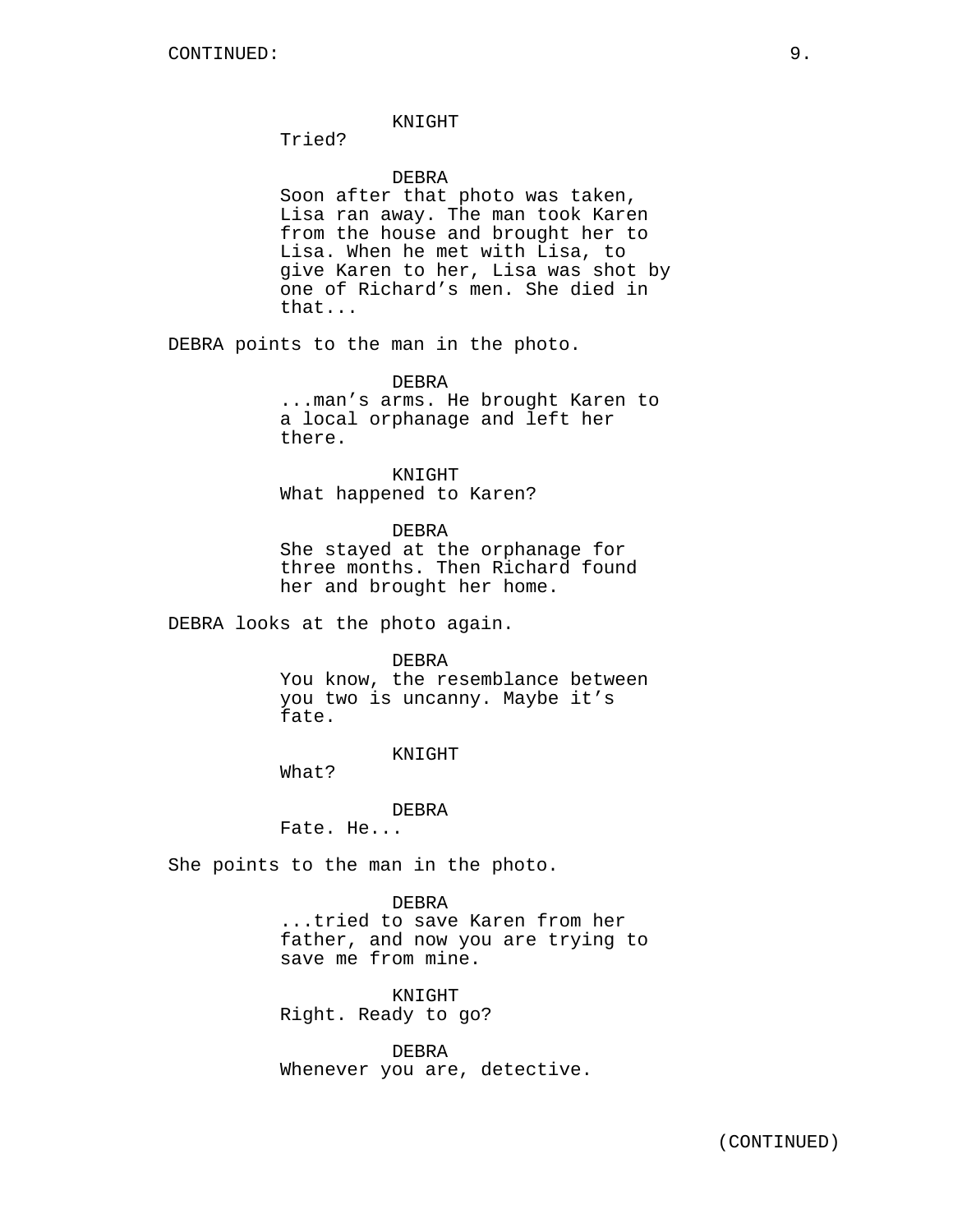KNIGHT

It's Nick.

DEBRA

Okay. Nick.

They exit the room.

CONTINUE TO:

INT: HALLWAY

KNIGHT sees two suitcases by the door.

KNIGHT What'd you pack? Your whole closet?

DEBRA No. Just the necessities.

KNIGHT shakes his head and they walk toward the door.

FADE TO:

FLASHBACK: EXT: PARK - ITALY 1825 (10:00PM)

LISA is sitting on the park bench waiting for NICHOLAS and KAREN.

> LISA Oh God, please let them be okay. Please!

LISA looks down the path, and sees NICHOLAS and KAREN coming. LISA rises from bench and goes to them. KAREN, sees LISA. She lets go NICHOLAS' hand, and runs to her.

KAREN

Mommy!!

LISA embraces KAREN and looks at NICHOLAS.

LISA Thank-you Nicholas.

LISA releases KAREN and is about to give NICHOLAS a hug, when she slumps over and falls into his arms. NICHOLAS catches her and lays her on the ground. He takes his hand away from her back, and it is covered in blood. KAREN is just standing there in shock. LISA is trying to tell NICHOLAS something.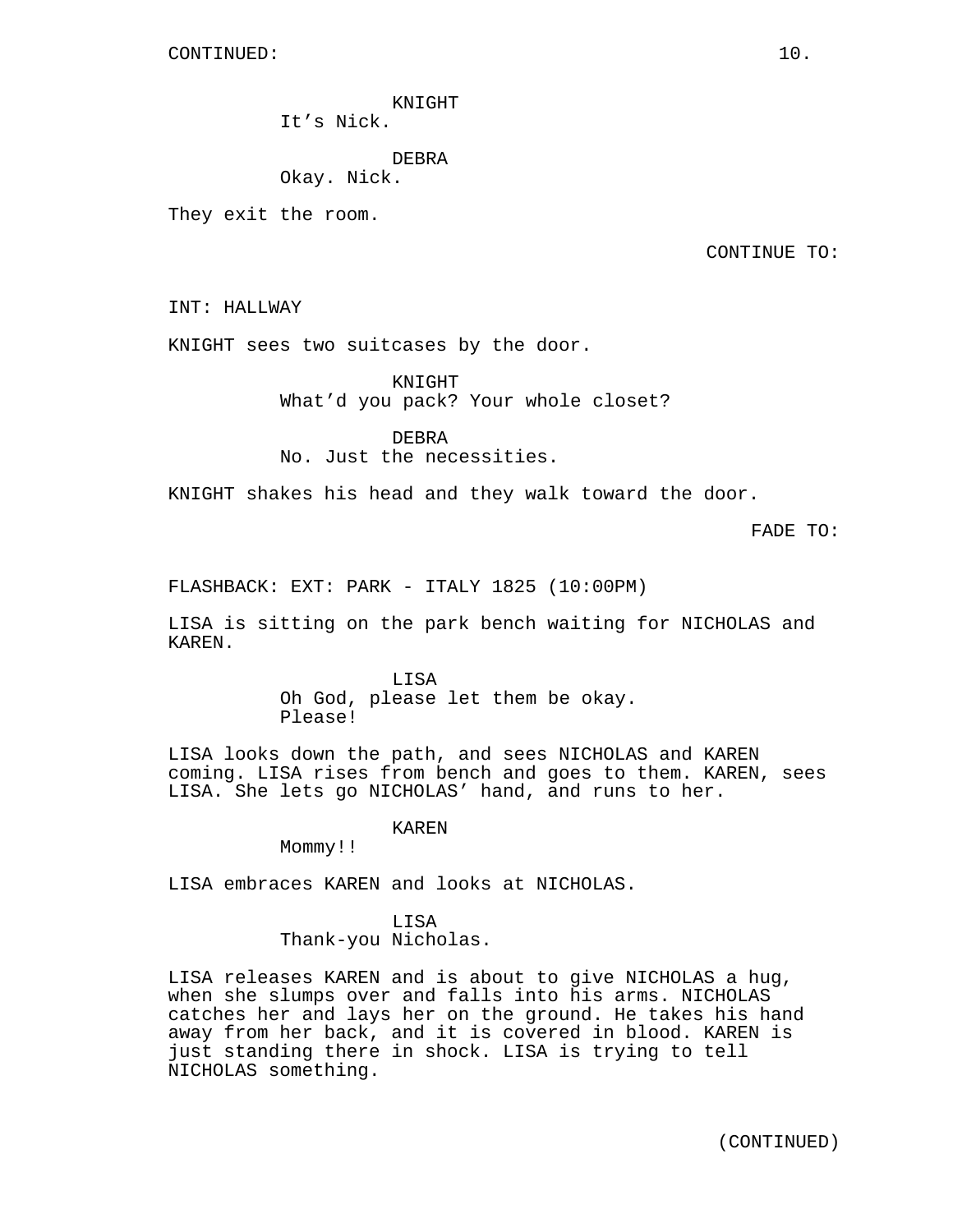LISA Pro... promise me... you... will... take c... care of... Karen.

NICHOLAS is about to say something but it's too late. She's dead. KAREN goes to NICHOLAS and hugs him.

#### KAREN

Nicholas, I... ?

NICHOLAS looks up and sees a man, who is pointing at gun at them, approaching. NICHOLAS is mad. He knows this is the man who killed LISA. NICHOLAS doesn't want KAREN to see what is about to happen. He holds her, looks into her eyes, and puts her to sleep.

## NICHOLAS

Sleep.

KAREN falls asleep, slumping into NICHOLAS' arms. The man is almost in front of them now.

> MAN I'll take her.

NICHOLAS looks up at the man, in full vamp-mode.

MAN

What the...

NICHOLAS grabs the man and growls at him.

NICHOLAS Why? Why'd you have to kill her?

The MAN is scared.

MAN D... Don Car... Carlotti. He... He told me to.

NICHOLAS is really mad, and he's lost his temper. He attacks the man and drains his body of blood. He drops him to the ground and looks down at the man's body. He then looks over at the sleeping KAREN and exits vamp-mode. He goes to LISA says good-bye, picks up KAREN, and flies off.

FADE TO: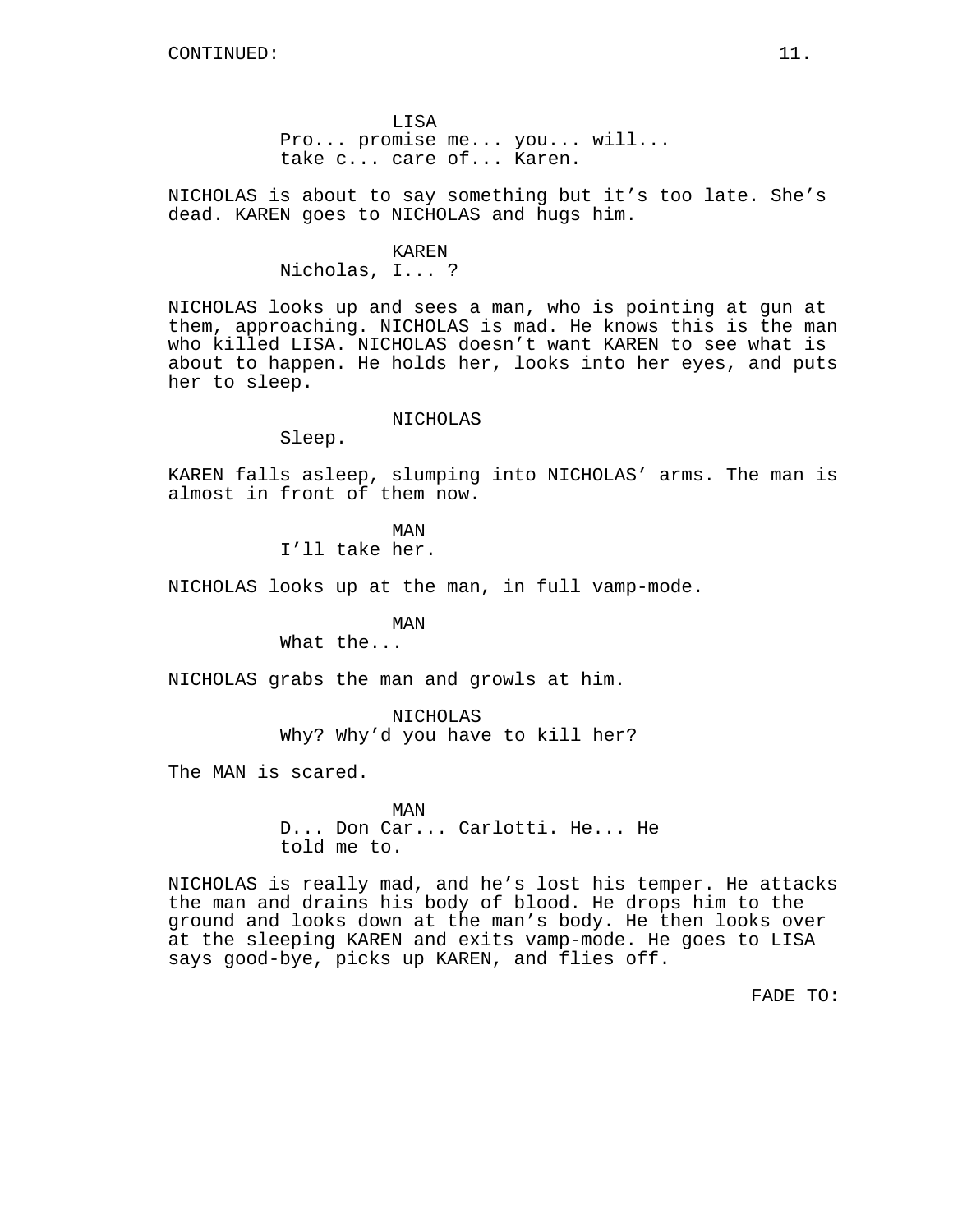INT: KNIGHT'S CADDY (10:00PM)

KNIGHT and DEBRA are sitting in the Caddy. KNIGHT returns to present at the sound of DEBRA's voice calling him.

> DEBRA Nick? Detective?

> > KNIGHT

What?

DEBRA You do that a lot?

KNIGHT

Do what?

DEBRA

Daydream!

KNIGHT

Why?

DEBRA Forget it. Can we go now?

KNIGHT

Sure. Sorry.

KNIGHT starts the car and drives away.

FADE TO:

FLASHBACK: EXT: ORPHANAGE - ITALY 1825 (10:30PM)

NICHOLAS, and a sleeping KAREN, land in front of an orphanage. NICHOLAS puts KAREN down. He takes the photo of him, Lisa, and Karen, out of his pocket and puts it in hers. He raises his head to heaven.

> NICHOLAS I'm sorry Lisa. I can't take care of Karen.

He looks down at KAREN and kisses her forehead.

NICHOLAS You shall awaken in one hour.

NICHOLAS knocks on the door and flies off.

FADE TO: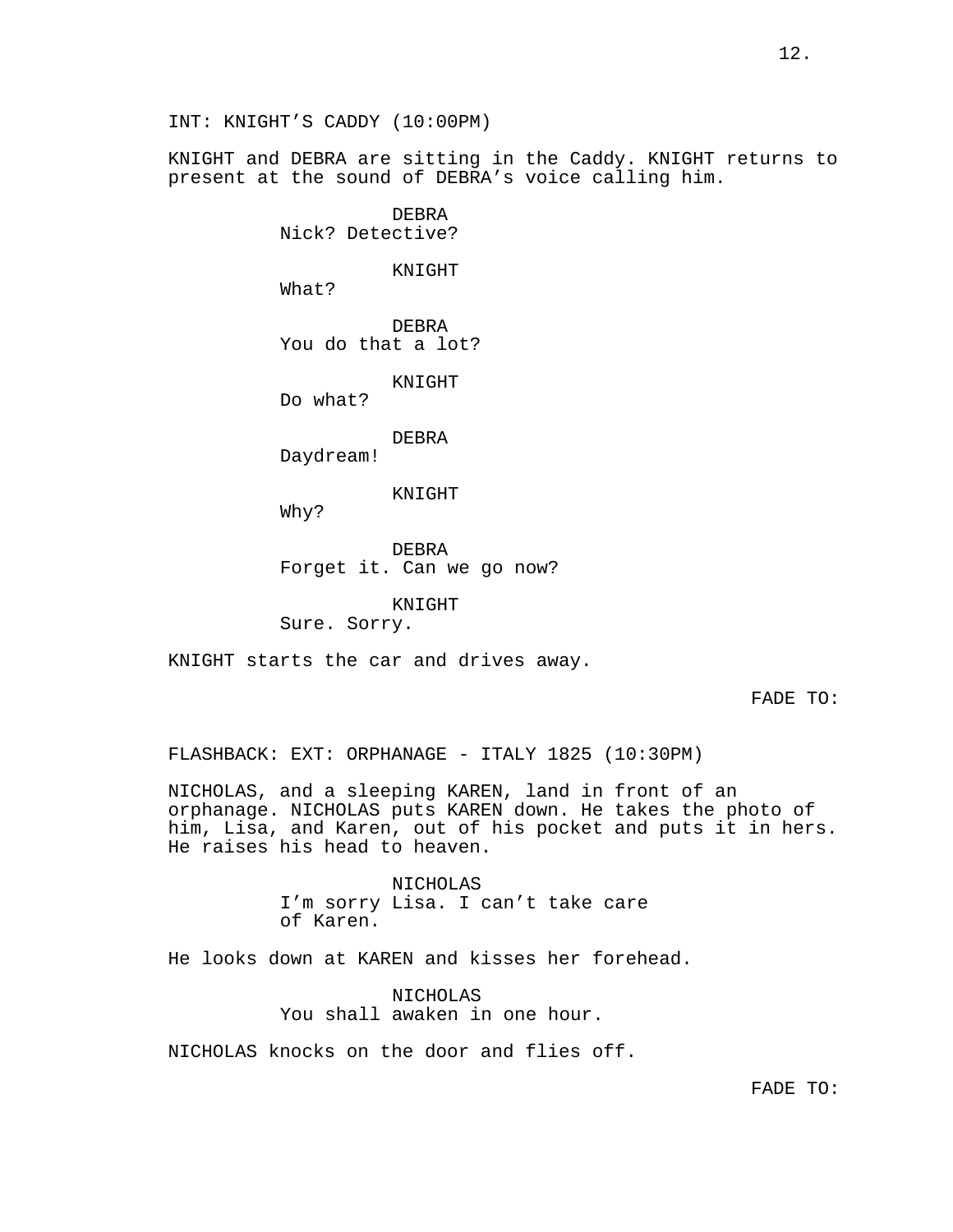EXT: SAFE HOUSE - DRIVEWAY (11:30 PM)

The Caddy pulls into the driveway. KNIGHT gets out of the car and grabs DEBRA's two cases from the back seat.

CONTINUE TO:

#### EXT: FRONT DOOR

They walk up to the house. KNIGHT puts the cases down and removes the house key from his jacket pocket. He inserts the key into the lock and turns it. He opens the door and hears a very faint, C-L-I-C-K. Any mortal wouldn't have heard it. He grabs DEBRA and runs.

CONTINUE TO:

EXT: LAWN

KNIGHT

Down!!!

DEBRA

Wh...

KNIGHT pushes her down, and the house explodes. KNIGHT looks at DEBRA.

## KNIGHT

You okay?

## DEBRA

Yeh, but how'd they...

KNIGHT rises and helps DEBRA up.

KNIGHT

I don't know. You sure you're okay?

DEBRA nods. KNIGHT removes his cell phone from his pocket, as DEBRA shakes the dirt etc. off herself. KNIGHT calls the Precinct.

SCHANKE (VO)

Homicide.

KNIGHT Schank, there's been a change of plans.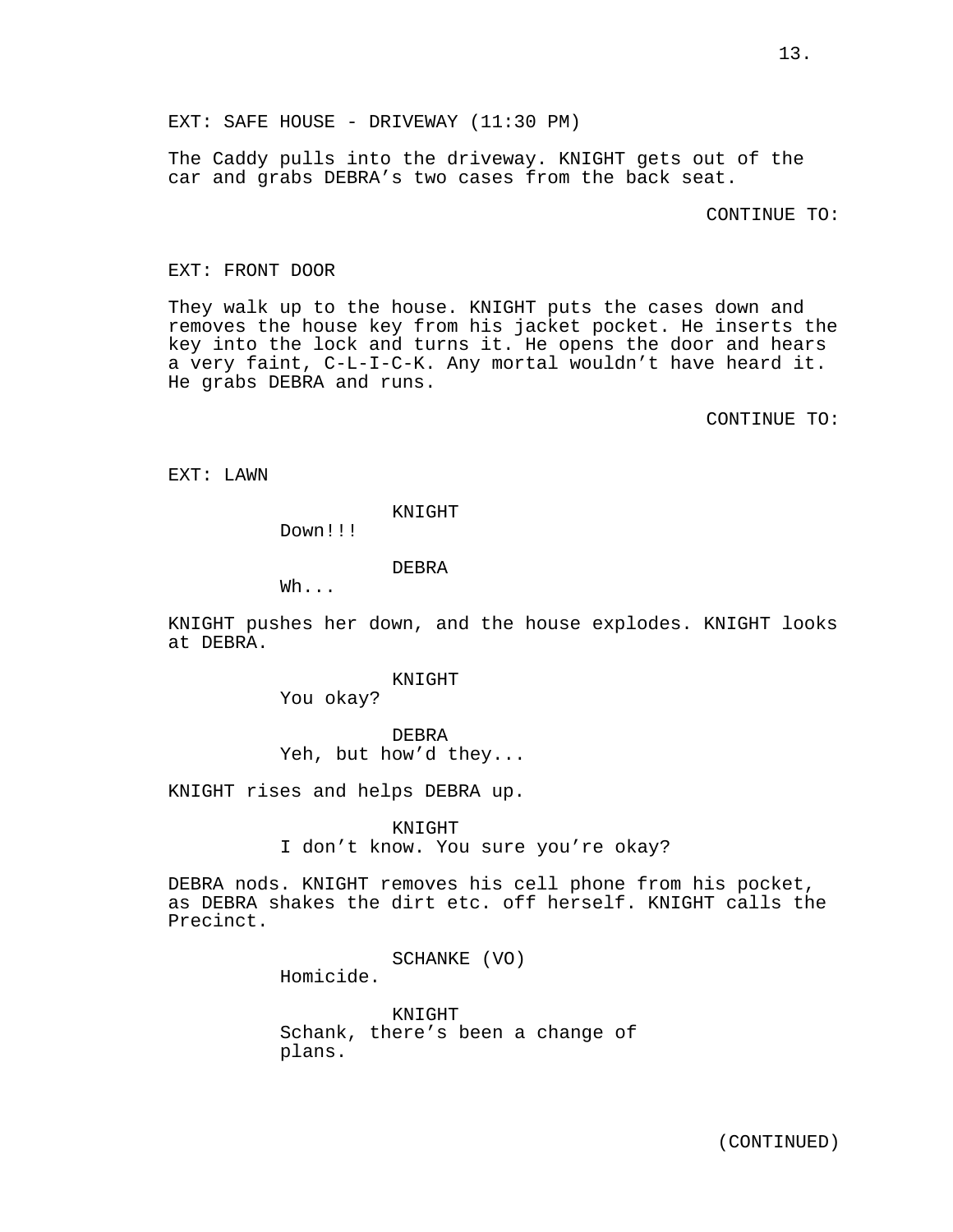SCHANKE (VO)

What?

KNIGHT Meet me at my place.

DEBRA looks at KNIGHT.

KNIGHT And make sure you're not followed.

SCHANKE (VO) Knight, I...

KNIGHT hangs up and turns to DEBRA.

KNIGHT Come on, let's go.

They walk over to Caddy.

CONTINUE TO:

INT: CADDY

They get in and drive off.

JUMP TO:

INT: KNIGHT'S WAREHOUSE (DAY 2: 12:45AM)

KNIGHT and DEBRA are sitting on the couch. Elevator door opens. SCHANKE enters.

> SCHANKE Alright Knight. What's going on?

KNIGHT looks at him.

KNIGHT Schank, meet Debra Powers. Miss Powers, Detective Schanke.

SCHANKE

Hi.

DEBRA and SCHANKE shake hands.

DEBRA

Hi.

SCHANKE turns to KNIGHT.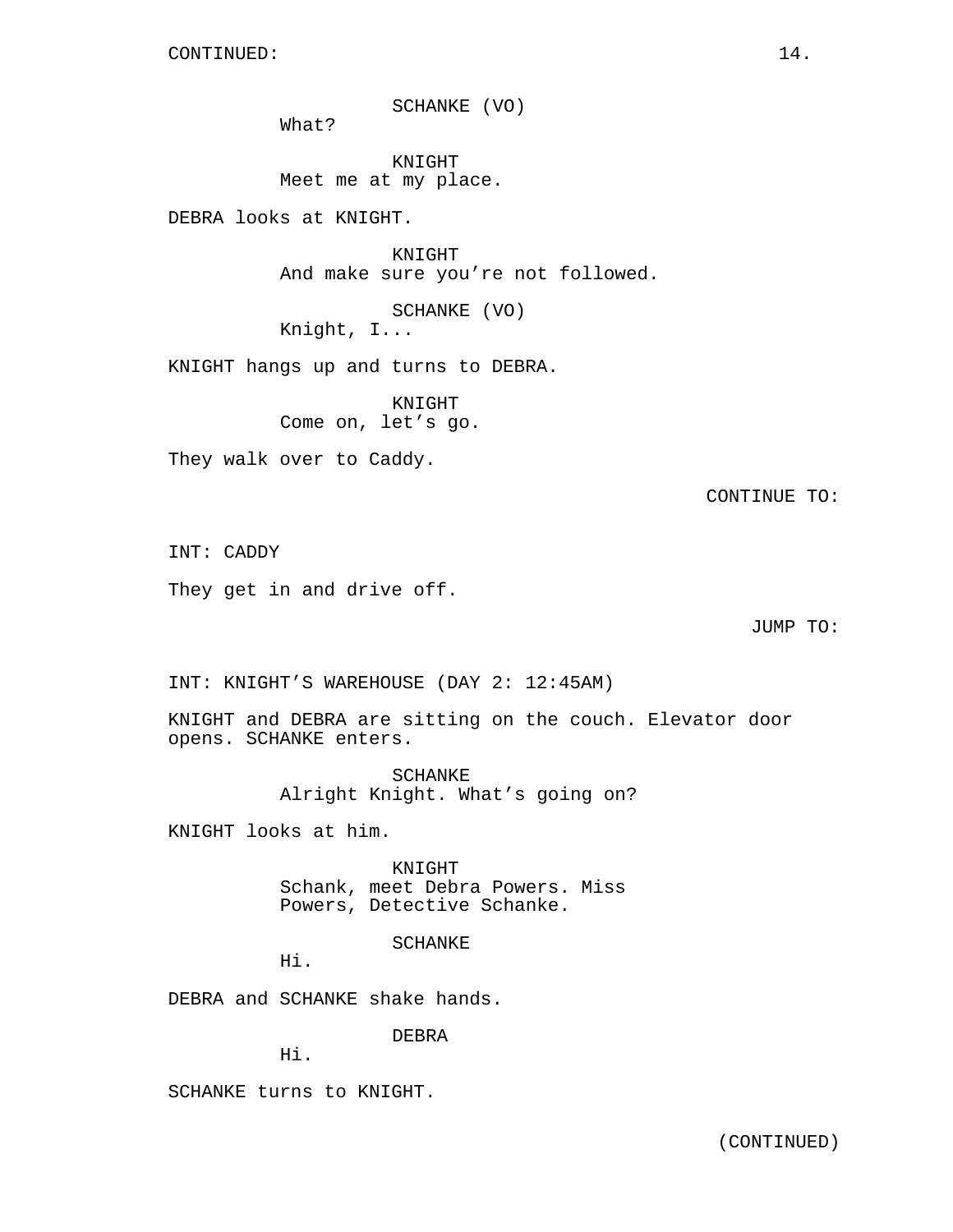SCHANKE

Well?

KNIGHT Someone tried to kill us.

SCHANKE

What?

KNIGHT Someone rigged the safe-house. It exploded 5 seconds after the door opened.

SCHANKE You guys alright?

DEBRA goes to the kitchen.

## KNIGHT

We're fine. I heard the click on the trip wire once the door opened, and we managed to get away before the house exploded.

SCHANKE How could you have heard... Never mind. (beat) So, how'd they know where to find you? The only one's who knew where you were going, were Stontree, you, and me.

KNIGHT I don't know. That's what you're gonna find out.

SCHANKE whispers to KNIGHT.

SCHANKE Does that mean you're gonna watch her 24 hours a day?

KNIGHT While she's here, yeh.

SCHANKE

Wait, here!!!

KNIGHT looks at DEBRA, who is looking for something to eat.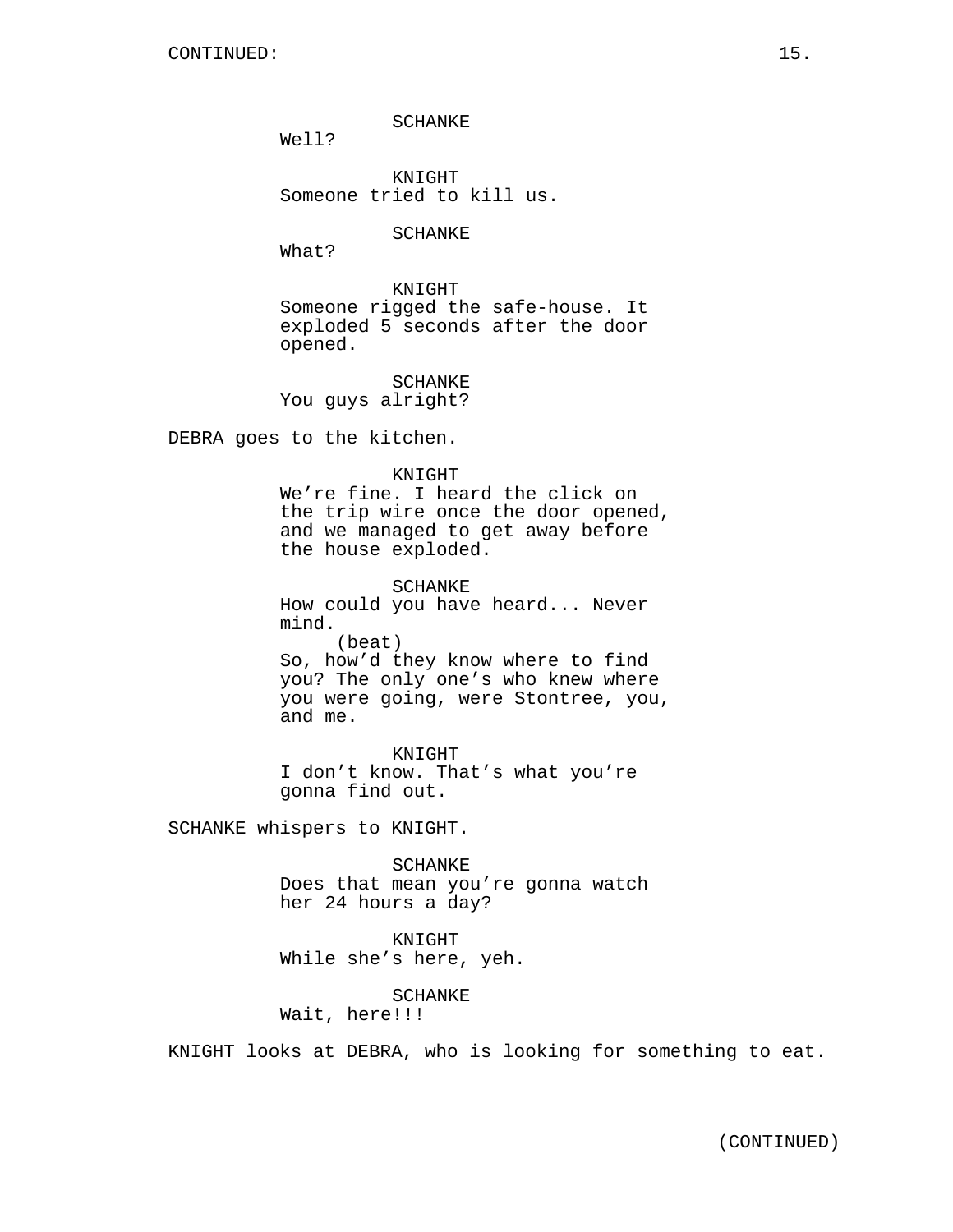KNIGHT Debra? DEBRA Don't you have anything to eat in here? SCHANKE (laugh) That's my cue to vamoose. Ciao partner. SCHANKE exits. DEBRA walks up to KNIGHT. KNIGHT Ah, no. Sorry. I'm not usually home a lot. You know, always working. DEBRA Well, you know what they say... She wraps her arms around his neck. DEBRA ...all work and no play... She kisses him. He breaks it. KNIGHT Look, Debra, it's late. Don't you think you should go to bed? She kisses his neck. DEBRA You read my mind. But, only if you'll go with me! KNIGHT takes her arms in his hands and pushes her off of him.

> KNIGHT That's not what I meant.

He looks her in the eye and uses the voice on her.

KNIGHT You will sleep now. And remain so, until I wake you. Do you understand?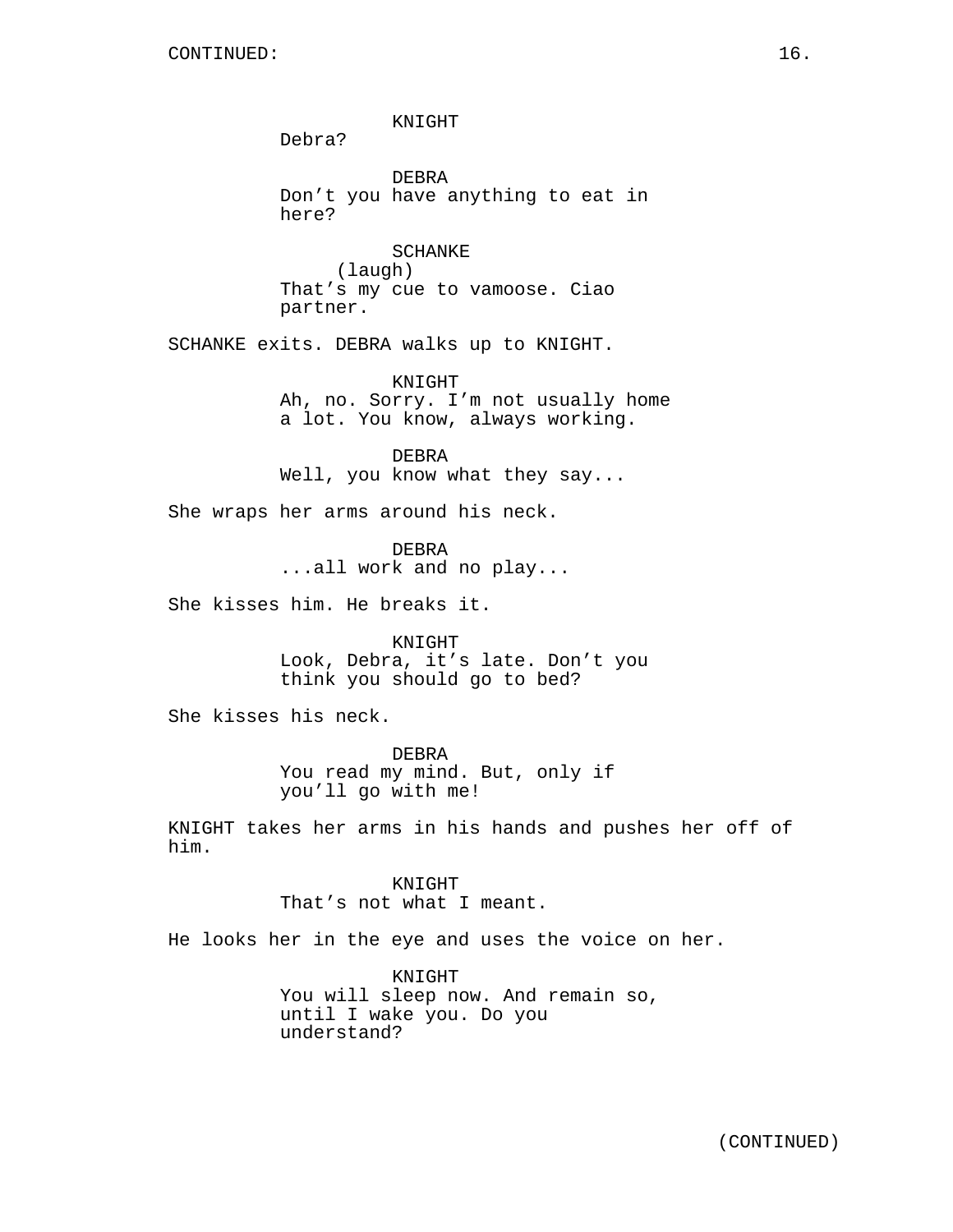DEBRA Yes. Sleep. I will...

DEBRA slumps into his arms. Asleep. KNIGHT shakes his head from side-to-side.

> KNIGHT What have I gotten myself into?

He picks her up and takes her upstairs.

CONTINUE TO:

INT: BEDROOM

KNIGHT enters, carrying DEBRA. He places her on the bed and exits. He pauses in the doorway.

> KNIGHT Sweet dreams.

He exits and closes the door.

CONTINUE TO:

INT: LIVING ROOM

KNIGHT descends the stairs and goes to the kitchen.

CONTINUE TO:

INT: KITCHEN

KNIGHT opens the fridge and takes out a bottle. He closes the fridge and opens the bottle. He takes a drink from the bottle, then gets a glass from the shelf and fills the glass. He walks over to the couch, with the glass and the bottle.

JUMP TO:

INT: LIVING ROOM (DAY 3: 3:00PM)

KNIGHT is sitting on the couch. The elevator door opens. It's NATALIE. She enters with a file in her hands.

> NATALIE How's Debra?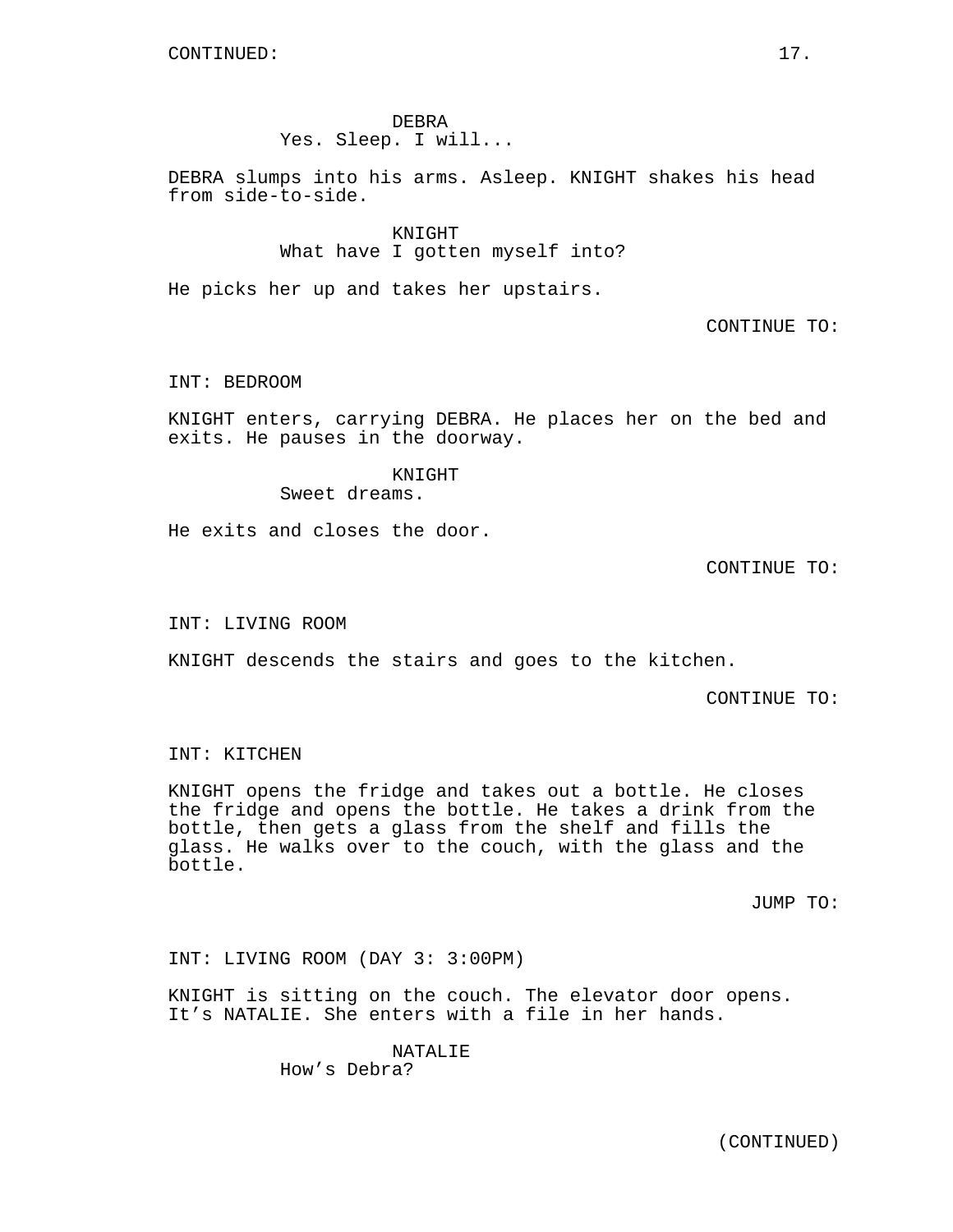KNIGHT

Sleeping.

NATALIE sits.

NATALIE Sleeping? At 3:00 in the afternoon?

KNIGHT Yeh. I put her to sleep last night. She'll stay asleep till I wake her.

NATALIE

What?

KNIGHT I didn't want a repeat of what happened last time.

NATALIE You mean Lisa Cooper?

KNIGHT

Yeh.

NATALIE In that case, I just came by to drop off this report from the bomb squad.

NATALIE hands KNIGHT the file. KNIGHT takes it and puts it on the coffee table.

> NATALIE I better get going.

> > KNIGHT

Call ya later.

NATALIE rises and walks toward the elevator.

NATALIE

Bye.

NATALIE exits.

JUMP TO: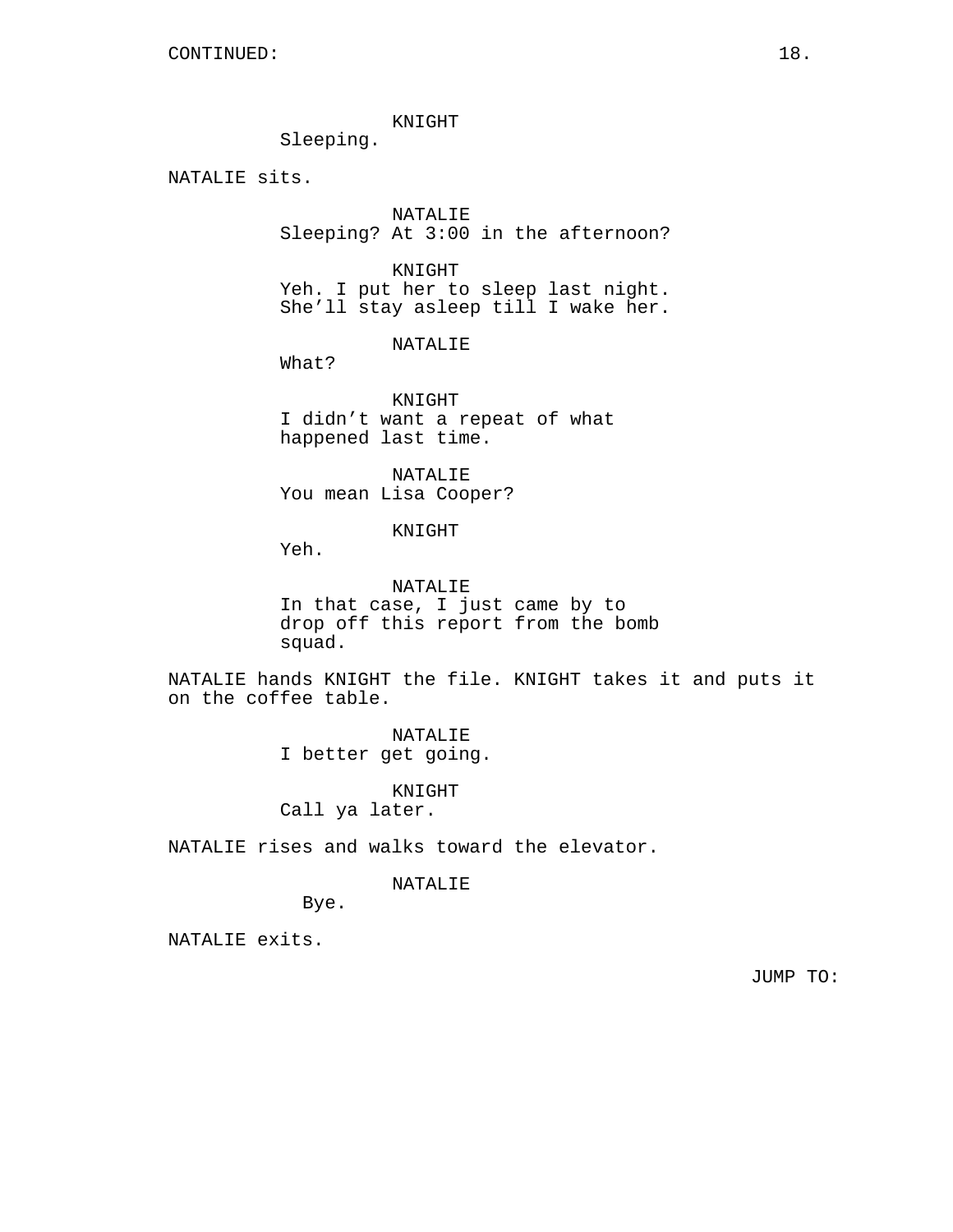INT: LIVING ROOM (6:00PM)

DEBRA is sitting on the couch eating a slice of pizza. KNIGHT is sitting in a chair. DEBRA has a can of diet soda, a six-pack came with the pizza. KNIGHT has a glass of RED WINE.

> DEBRA I can't believe I slept so long.

KNIGHT You had a rough night.

DEBRA offers KNIGHT a slice of pizza.

DEBRA You sure you don't want any?

KNIGHT Positive. I... ate before you got up.

KNIGHT takes a drink from his glass. DEBRA takes a drink from her can and realizes it is now empty. FOCUS stays on KNIGHT as DEBRA gets up and puts the empty can in the Blue-box. She opens the fridge. Which, except the five cans, of diet soda, is completely empty. She takes out a can, closes the fridge and returns to the couch. KNIGHT is daydreaming. DEBRA sits

> DEBRA Doesn't all that red wine make you sick?

KNIGHT snaps out of his daydream.

KNIGHT

What?

DEBRA

The red wine? Doesn't it make you sick? I mean, last night, there were three bottles in the fridge, and now there are none.

KNIGHT

Ah, well...

DEBRA laughs.

KNIGHT

What?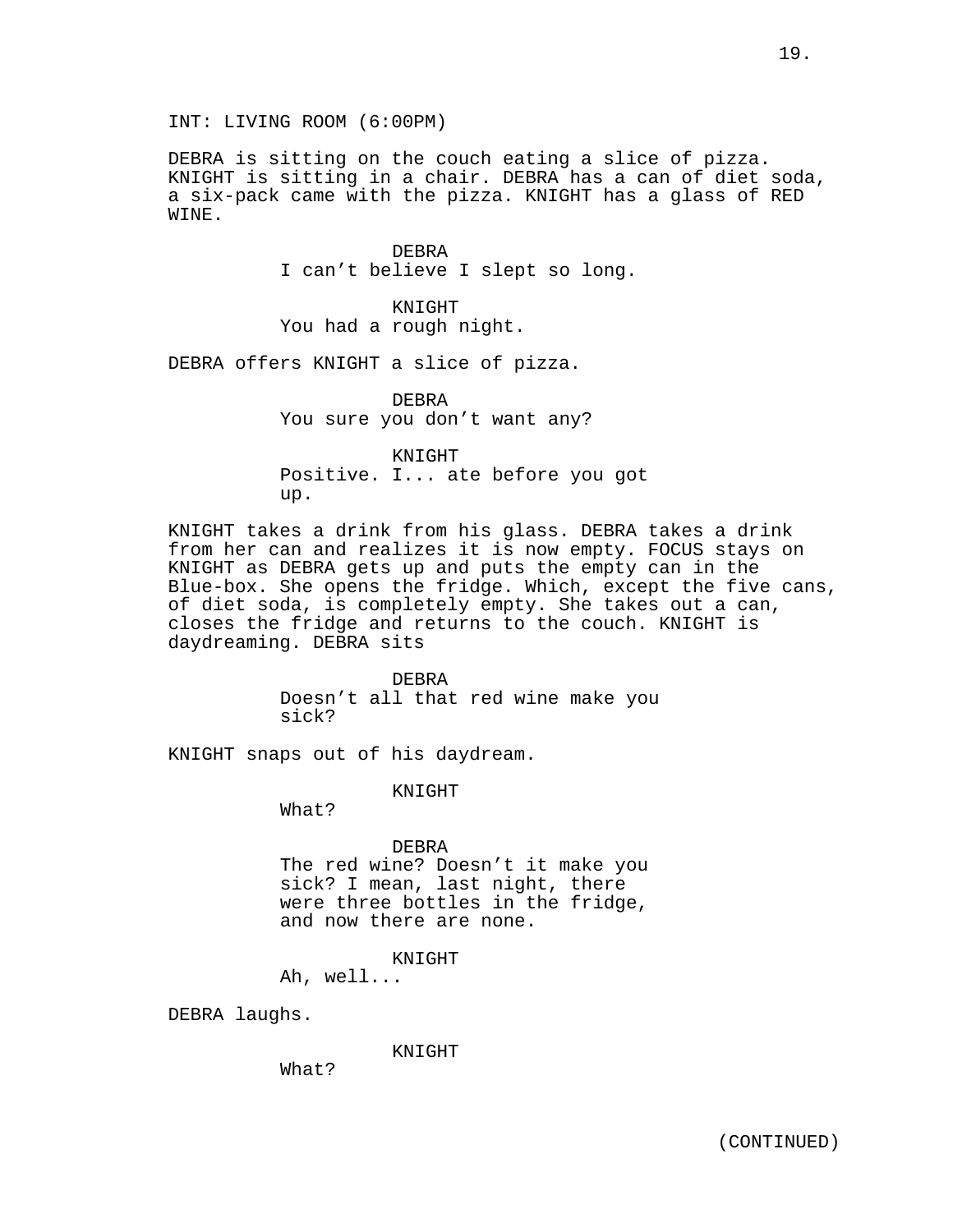DEBRA

I just remembered. Red wine isn't suppose to be refrigerated, right?

KNIGHT

(laugh)

Right.

Momentary pause.

DEBRA I remember the first time I had red-wine. I was sick for days after. It seemed that I was allergic to something in it.

KNIGHT empties his glass. The phone rings. KNIGHT gets up and answers it.

### KNIGHT

Hello.

SCHANKE (VO) Knight, the Captain wants to see you, ASAP.

KNIGHT

But what ab...

SCHANKE (VO) Natalie's on her way over. She'll watch her till you get back.

KNIGHT

But...

The elevator door opens and NATALIE enters.

KNIGHT Never mind, Nat's here. I'll see you when I get in. Bye.

KNIGHT hangs up the phone and walks up behind NATALIE. He hugs her from behind and whispers in her ear.

> KNIGHT Twice in one day!

He nuzzles her neck.

KNIGHT If we're not careful, people might start talking.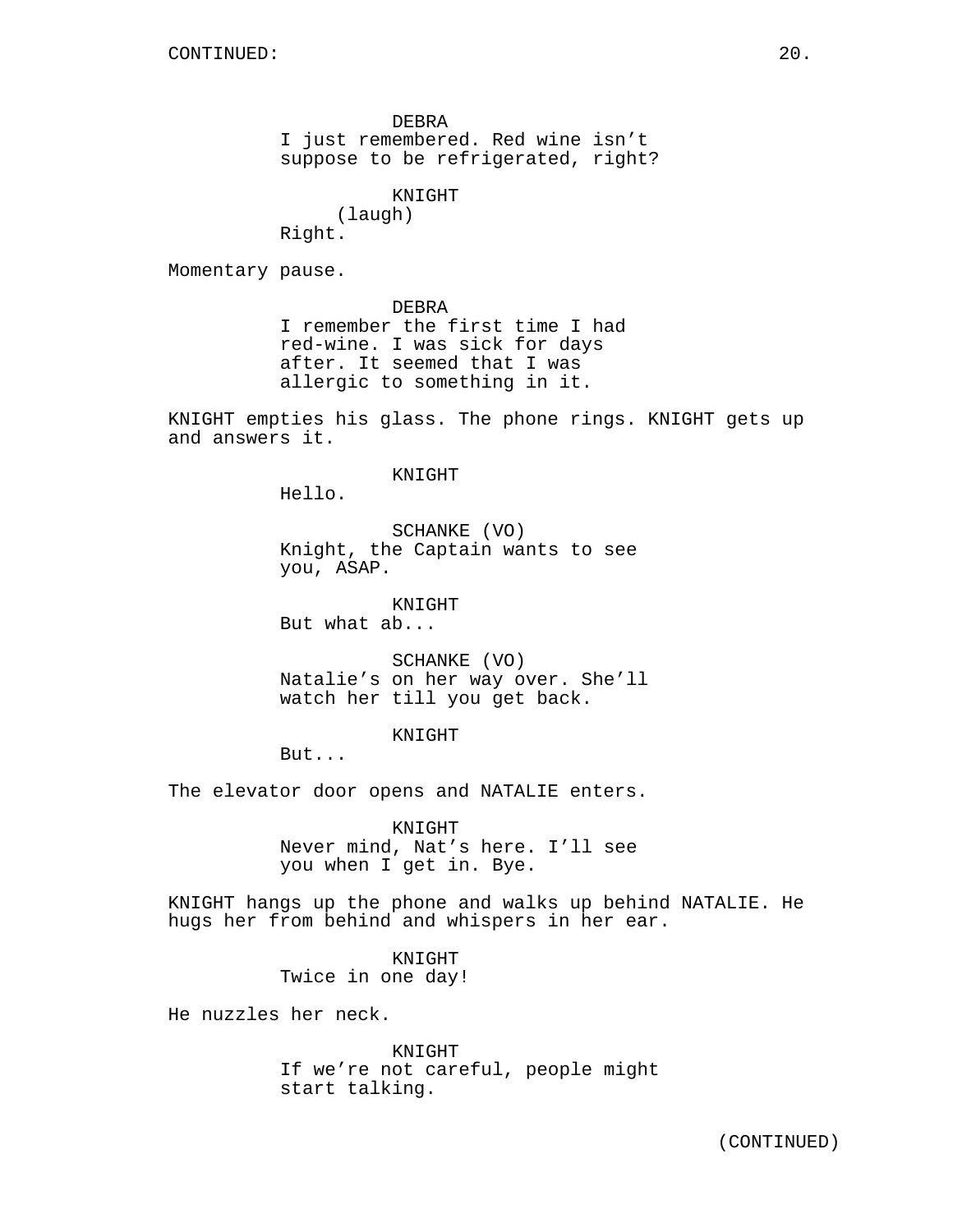NATALIE playfully squirms out of his grasp.

NATALIE Oh, Nick. Cut it out.

KNIGHT grabs his jacket and holster from the table. He puts on his holster.

## KNIGHT

I'll be back soon. Take care.

DEBRA / NATALIE

Bye.

KNIGHT puts on his jacket, opens the elevator door and exits. DEBRA turns to NATALIE and points to the pizza. There are three slices left.

> DEBRA Want a slice? It's still warm.

> > NATALIE

Sure.

DEBRA Something to drink?

# NATALIE

Ah...

DEBRA There's some diet soda in the fridge.

NATALIE Okay. Thanks.

NATALIE picks up a slice of pizza as DEBRA rises and goes to the kitchen.

> DEBRA So, tell me, is Ni... Detective Knight, your boyfriend?

NATALIE Nick? My boyfriend?

DEBRA

Yeh. Is he?

DEBRA opens the fridge, takes out a can, closes the fridge, and heads back.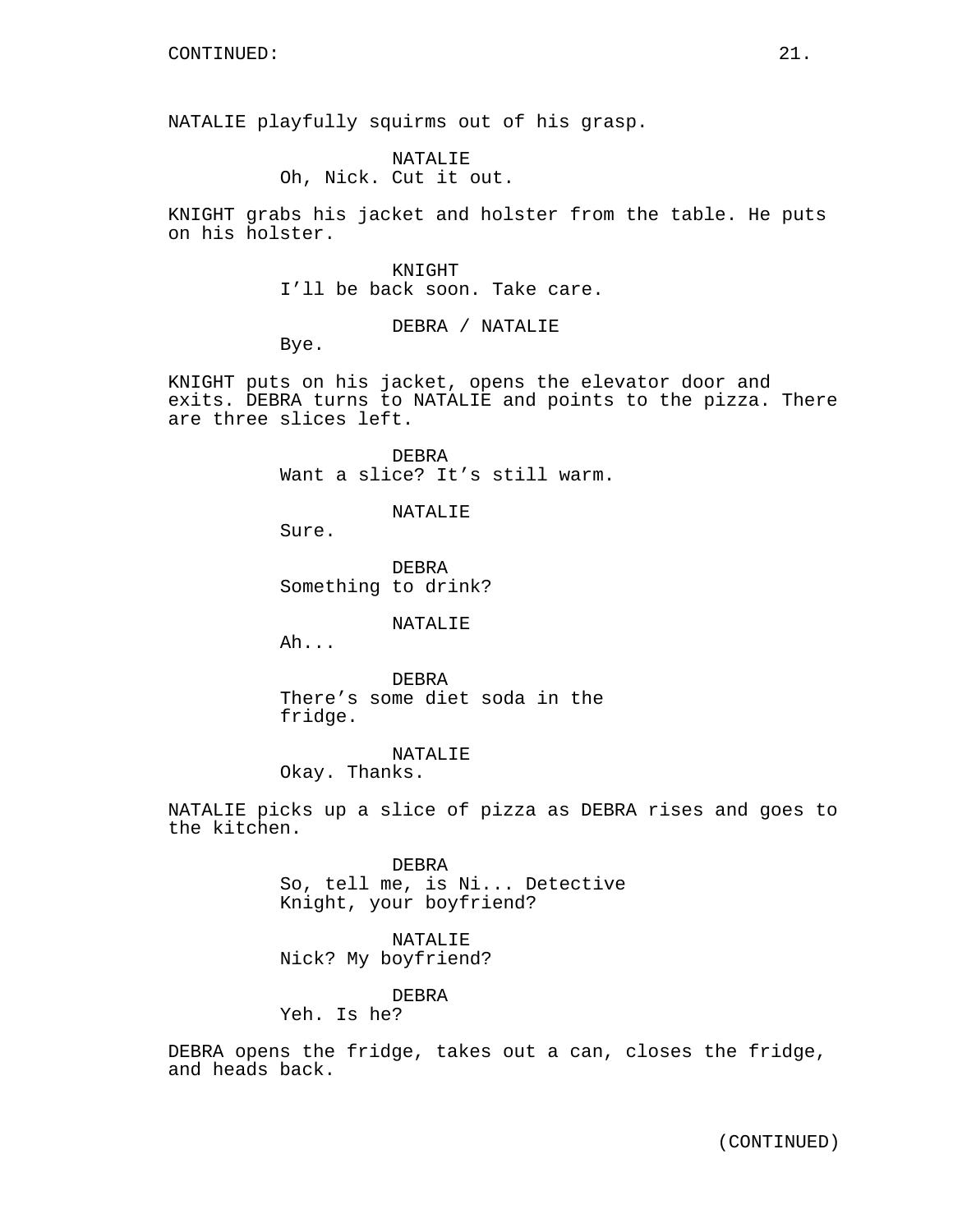NATALIE No. We're just close friends.

DEBRA

Oh.

DEBRA hands NATALIE the can. NATALIE takes it.

NATALIE

Thanks.

DEBRA Tell me about him.

NATALIE What do you want to know?

DEBRA sits back down on the couch and looks at NATALIE. NATALIE can tell from the look in DEBRA's eyes, that she has fallen under KNIGHT's spell. She wonders how, or if, she should tell KNIGHT.

# DEBRA

Everything.

CUT TO:

INT: 27TH PRECINCT - STONETREE'S OFFICE (7:00PM)

STONETREE is sitting behind his desk. Thr door is closed. The door opens and KNIGHT and SCHANKE enter.

**STONETREE** 

Have a seat.

KNIGHT and SCHANKE sit.

STONETREE

I don't know where Miss Powers got her information from, but she was wrong.

KNIGHT Come again?

STONETREE Jack Powers has been out of town for two weeks. He just got back this afternoon.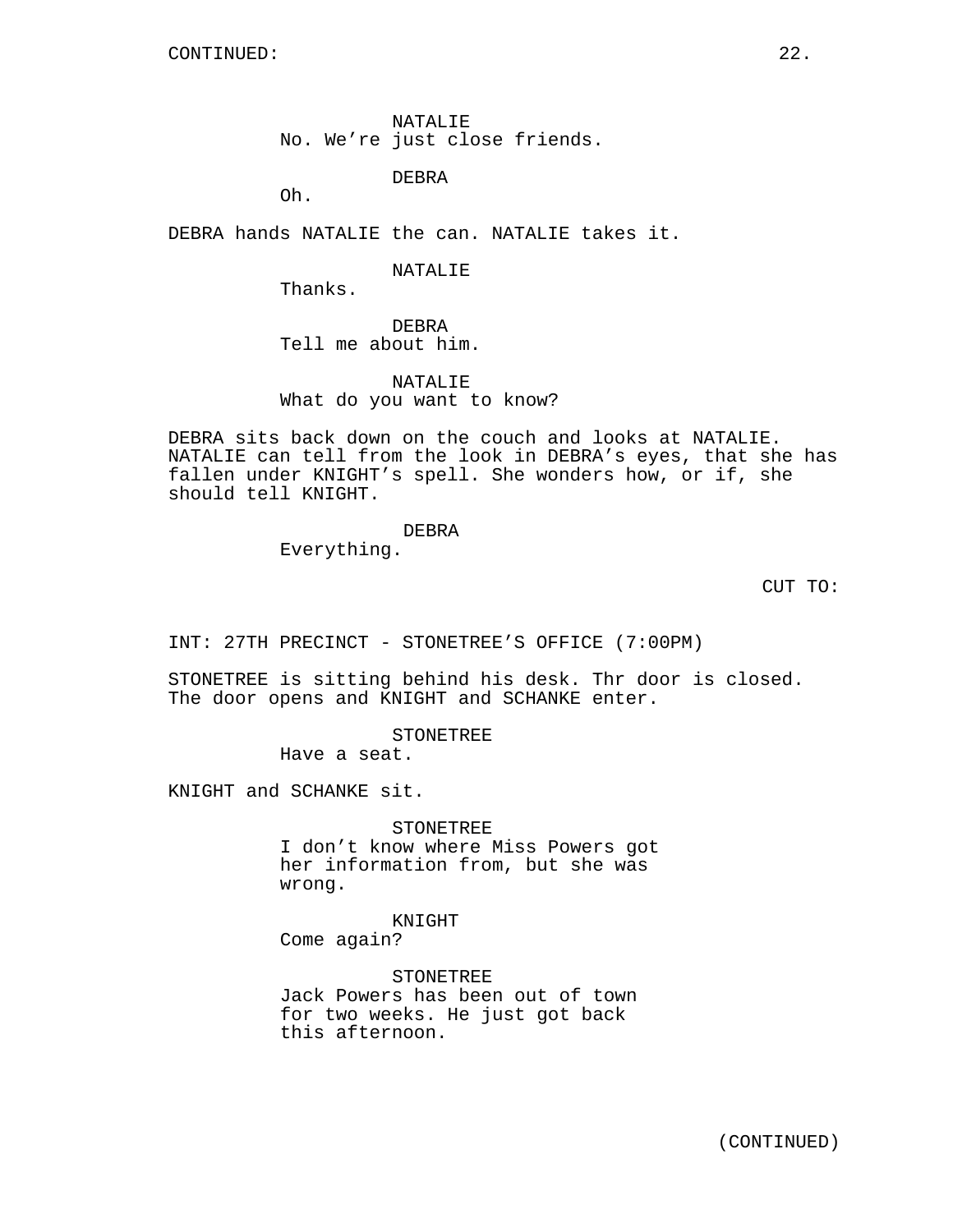#### SCHANKE

So?

# STONETREE

So, he claims he knew nothing about Brad's plans to marry Debra. If he had known, he certainly wouldn't have had anything to with killing Brad. He liked Brad. Brad was like a son to him. He would have been happy to give Debra to him. Luigi Coretti, was the only person he knew of, who would object to this marriage and try to kill Brad. Brad was being groomed to take-over the empire, and marrying Debra, would have put Brad in an even better position. Mr. Powers, claims that Luigi's been in love with Debra for years but, she's never given him the time of day.

KNIGHT So, Coretti killed Brad to get Debra.

**STONETREE** It's possible.

KNIGHT But why'd he try to kill Debra, by blowing up the safe-house?

SCHANKE Didn't you read the report?

KNIGHT Report? What... oh, that report. I forgot about it.

SCHANKE jokingly replies.

SCHANKE I don't believe this. YOU "FORGOT" about it. What...

STONETREE Enough. He probably had more important things on his mind.

# SCHANKE

Right. Right.

SCHANKE mutters to himself. KNIGHT hears it.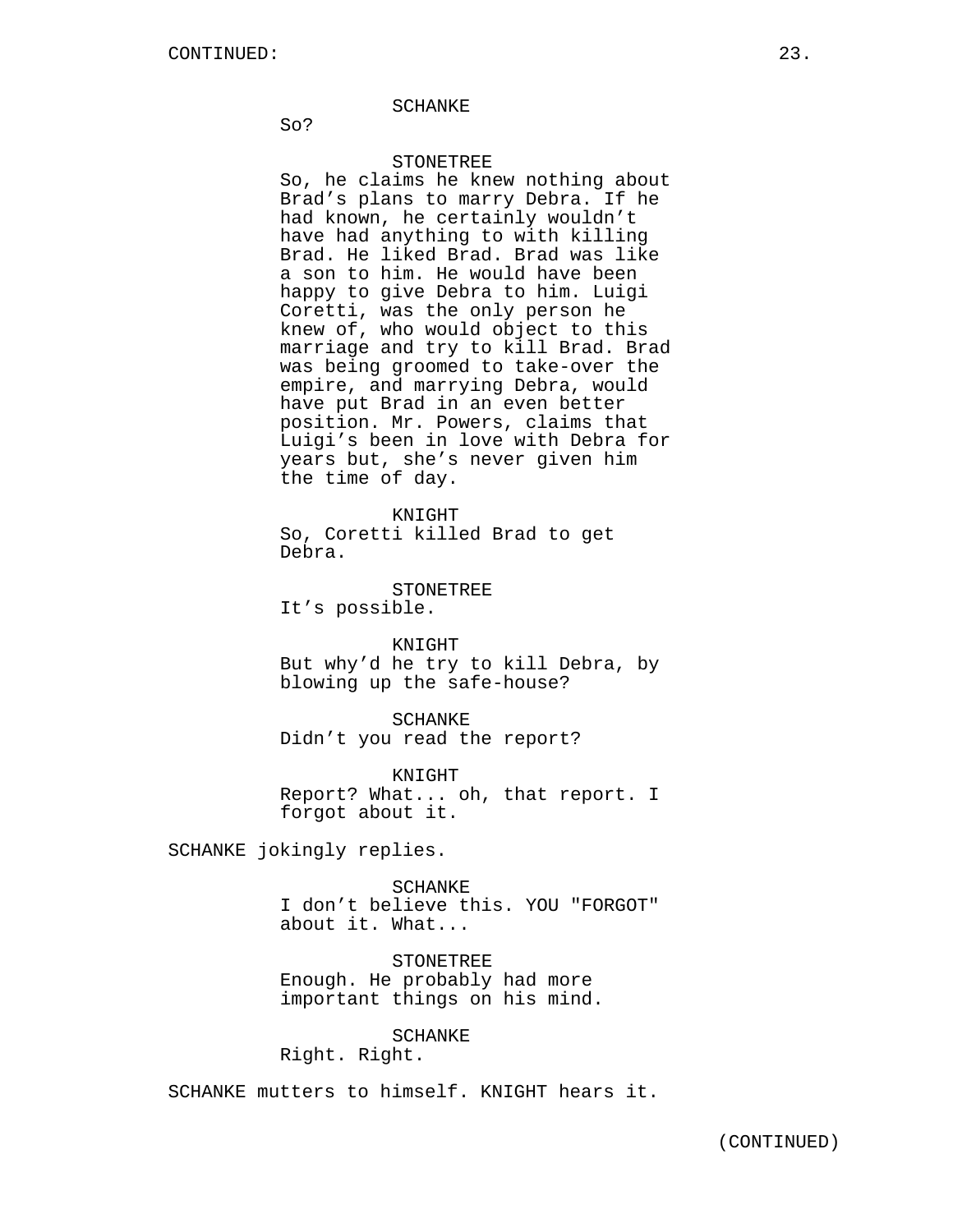SCHANKE Like Debra Powers maybe?

STONETREE The bomb was six months old.

KNIGHT Six months?

STONETREE That was the last time we used that safe-house. The lab figures the bomb was meant for them.

KNIGHT So why didn't it go off then?

STONETREE The man who was going to be using it was killed en-route when the car exploded.

KNIGHT Oh. So, now we go after Coretti, right?

STONETREE nods.

KNIGHT What about Debra?

STONETREE Mr. Powers wants her brought to the family estate. His men can take care of her now.

KNIGHT is glad to be getting rid of DEBRA. KNIGHT rises from his chair.

> KNIGHT Guess I'll go tell her the good news.

STONETREE Be careful.

KNIGHT exits the office.

PAN TO: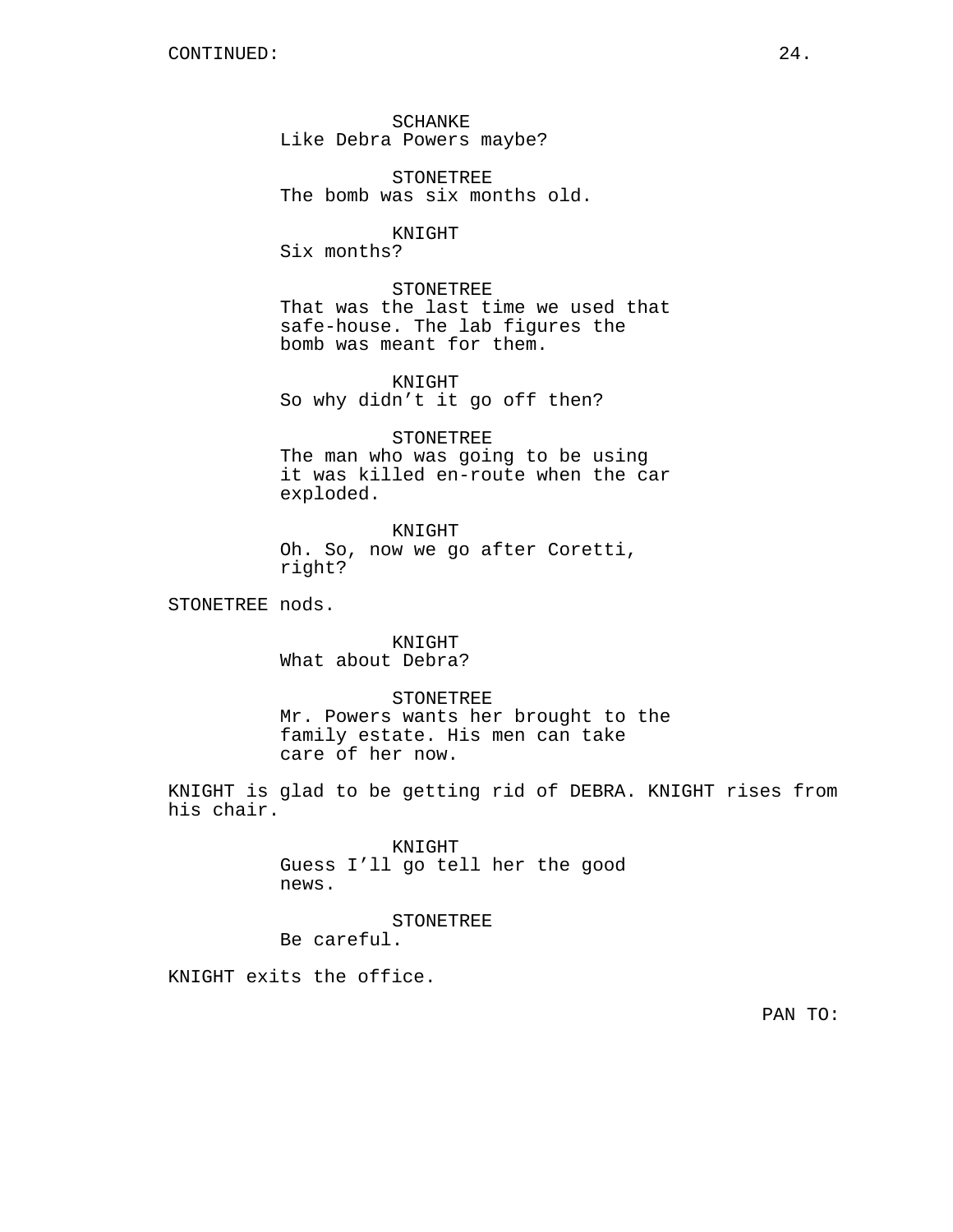# INT: CADDY

KNIGHT exits the station and walks over to the Caddy. He opens the car door and gets in. He closes the door, starts the car, and drives off.

CUT TO:

INT: KNIGHT'S WAREHOUSE - STAIRS (7:30PM)

DEBRA's helping a semi-conscious NATALIE up the stairs.

NATALIE I'm... so... tired. I... don't...

THEY reach the top of the stairs.

CONTINUE TO:

INT: BEDROOM

DEBRA and NATALIE enter. DEBRA takes her over to the bed.

DEBRA Here, lie down and sleep.

DEBRA lays NATALIE down on the bed.

NATALIE Yes. Sleep. I...

DEBRA

Don't worry. I'll be fine. Nick should be back soon.

NATALIE falls asleep.

DEBRA Sweet dreams, Dr. Lambert.

DEBRA goes to the door, turns off the light, and exits.

CONTINUE TO:

INT: OUTSIDE BEDROOM

DEBRA closes the door and leans on it.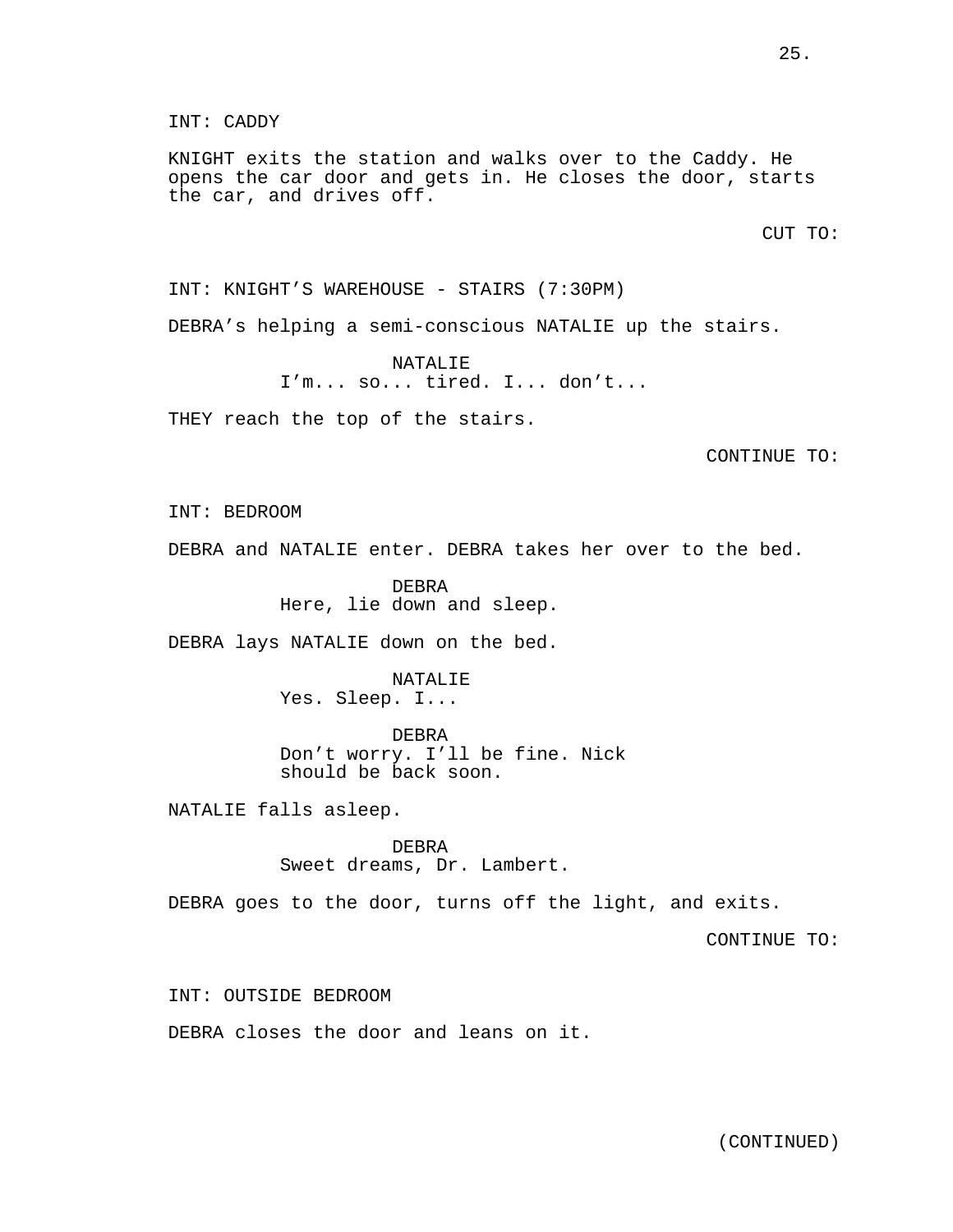DEBRA Now all I have to do is take care of Nick.

She heads for the stairs.

INT: KNIGHT'S CADDY (7:45PM)

KNIGHT picks up the phone and calls home. He is surprised when DEBRA, not NATALIE, answers the phone.

DEBRA (VO)

Hello.

KNIGHT Debra? Where's Nat?

DEBRA (VO)

Asleep.

KNIGHT Asleep? How... never mind. I've got some good news.

DEBRA (VO) Really? What?

KNIGHT Just be ready to leave when I get there. Bye.

KNIGHT hangs up.

PAN TO:

INT: KNIGHT'S WAREHOUSE - LIVING ROOM

DEBRA was on the phone with KNIGHT, who has just hung up on her. The lights are dim and the fire is lighting. There are lit candles on the coffee table. DEBRA is wearing a long with satin gown with a matching coverall.

> DEBRA Leave? What... Nick? Hello. Nick?

She slams down the phone.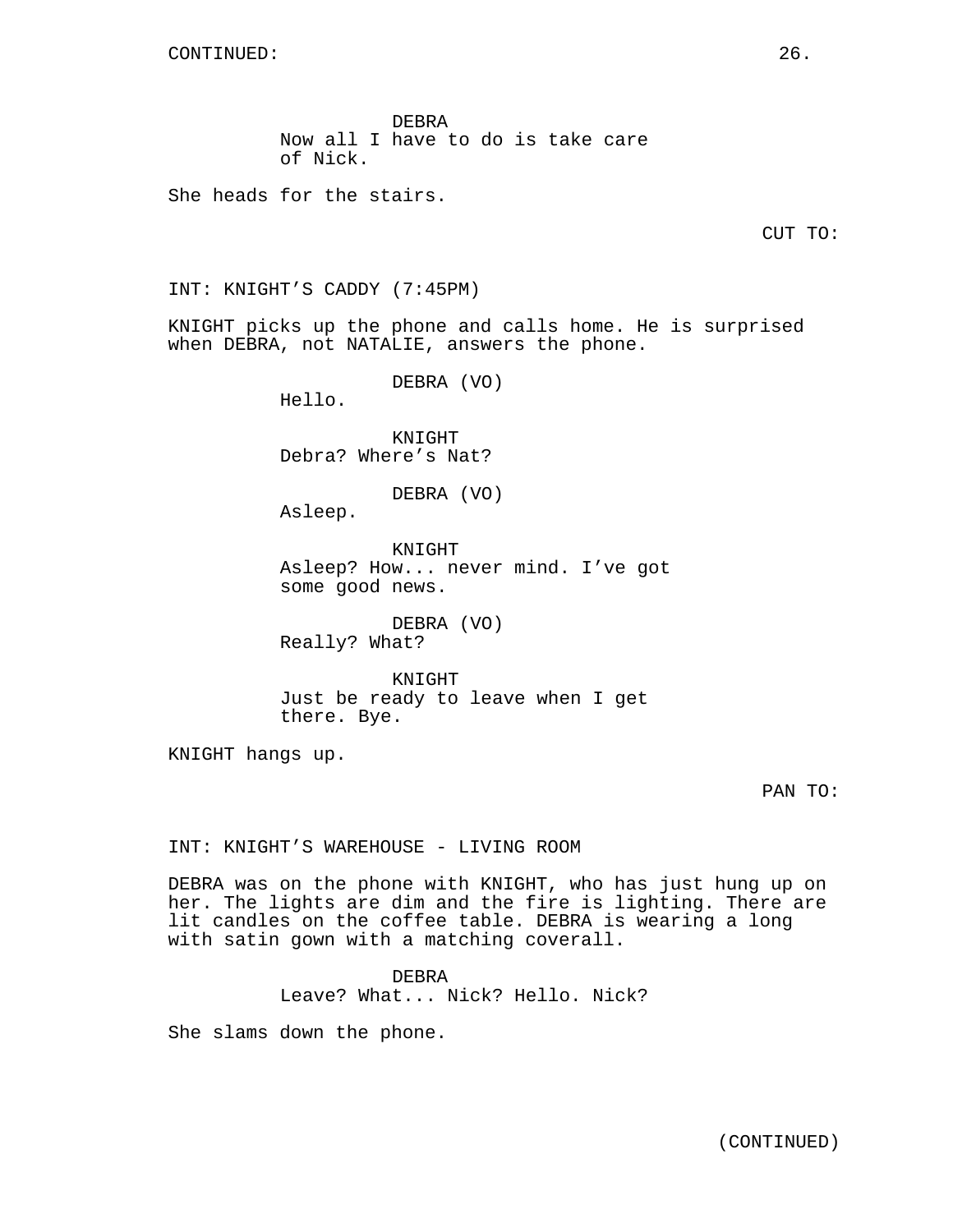## DEBRA

# DAMN!!!

DEBRA walks over to the kitchen.

CONTINUE TO:

## INT: KITCHEN

DEBRA opens the cupboard and removes a bottle of "red wine". She pops the cork and smells it.

## DEBRA

Ugh. How can he drink this stuff?

She takes two glasses down off the shelf, and removes a small vial from her coverall pocket. The vial contains a clear liquid. She opens the vial and pours the contents into one of the glasses. She then takes the bottle and the glasses over to the coffee table. She places them on the table, comes back to the kitchen, removes the last can, of diet soda, from the fridge, then returns to the living room.

CONTINUE TO:

## INT: LIVING ROOM

DEBRA pours some "red wine" into the glass that contains the clear liquid, and pours some soda into the other one. She hears the elevator coming up. She picks up both glasses and walks to the door. The door opens and KNIGHT enters. DEBRA walks to him and purrs.

## DEBRA

Join me?

She hands him his glass of wine. He takes it and looks at her. She takes a drink from her glass and walks over to the couch.

> KNIGHT What are you...

DEBRA sits on the couch and pats it.

DEBRA Come, sit beside me.

KNIGHT approaches.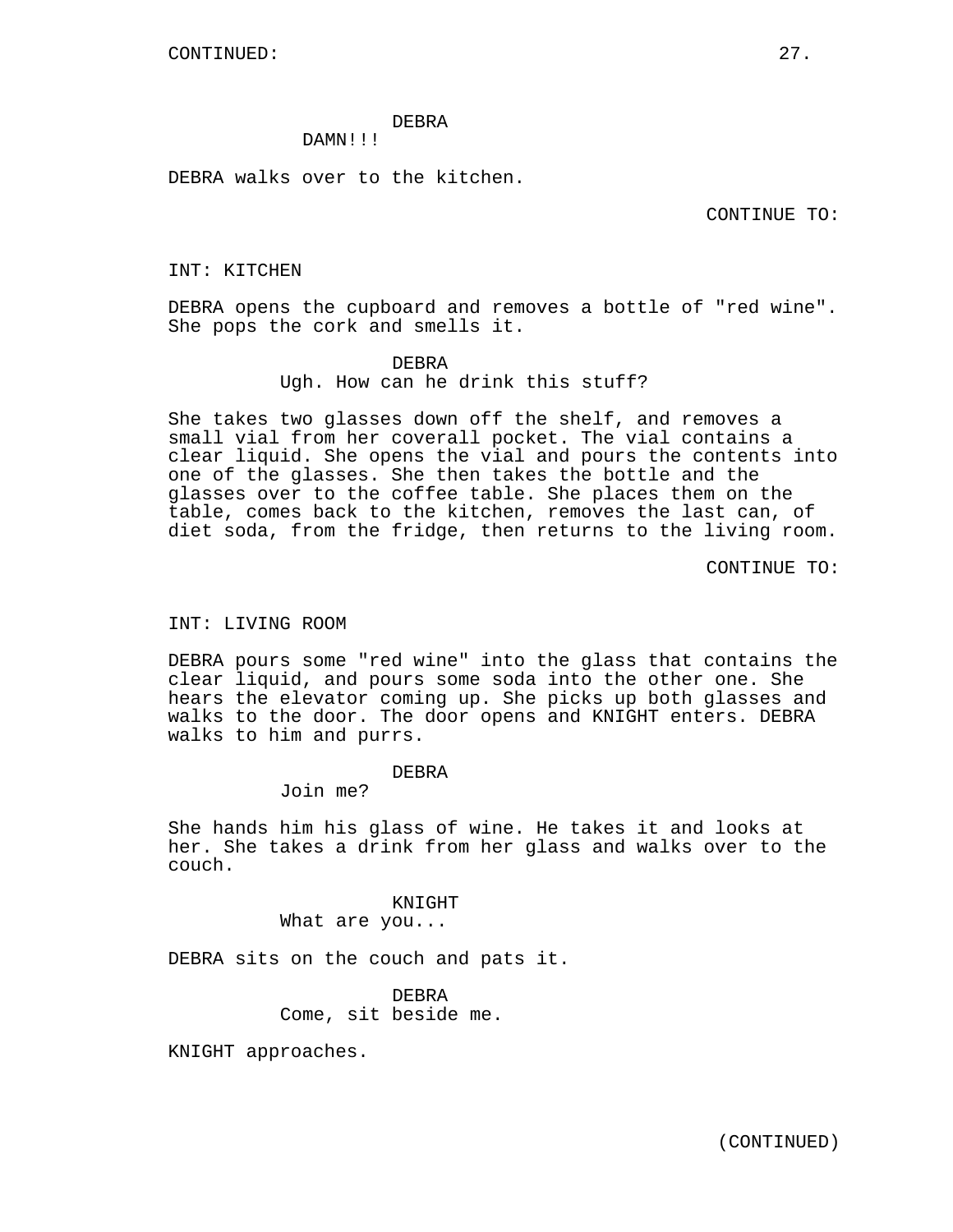## DEBRA

Drink.

KNIGHT hesitates, then takes a drink. He sits on the couch beside her. She drains his glass and he drains his.

# KNIGHT

Look, I don't...

KNIGHT feels dizzy. He shakes his head to clear it.

# KNIGHT

I don't think this...

KNIGHT's vision gets blurry and the room seems to be spinning. DEBRA slides off her coverall and slides up to his side. She starts kissing his neck and undoing his shirt. He tries to push her away but the drug is now in full effect. He grabs her and kisses her. Her bare neck and shoulders are ever so inviting. He starts kissing them. DEBRA leans back, so KNIGHT must lean forward. He does. He is now laying on top of her. He kisses her throat, and neck, and shoulders. He is so consumed by his hunger and lust and the effect of the drug that he doesn't sense the presence of a man entering the room. The man approaches the couch and raises his gun. KNIGHT has entered full vamp-mode. His eyes have changed and his fangs are bared. The sound of her heartbeat calls him. DEBRA opens her eyes and sees LUIGI raise his gun. KNIGHT is about to take her when she screams.

# DEBRA

NO !!!

The gun goes off. LUIGI was aiming for KNIGHT, but the bullet passes straight through KNIGHT and hits DEBRA in the shoulder. The sound of the gun, and DEBRA's scream, snap KNIGHT out of the drug's control. He flies off the couch, grabs LUIGI, and throws him across the room, into the wall. KNIGHT, still in vamp-mode, growls and walks over to LUIGI.

## LUIGI

Please, don't hurt me. I...

KNIGHT growls again and LUIGI faints. KNIGHT hears DEBRA's faint voice calling him.

> DEBRA Nick... Nick...

He returns to normal and goes to her.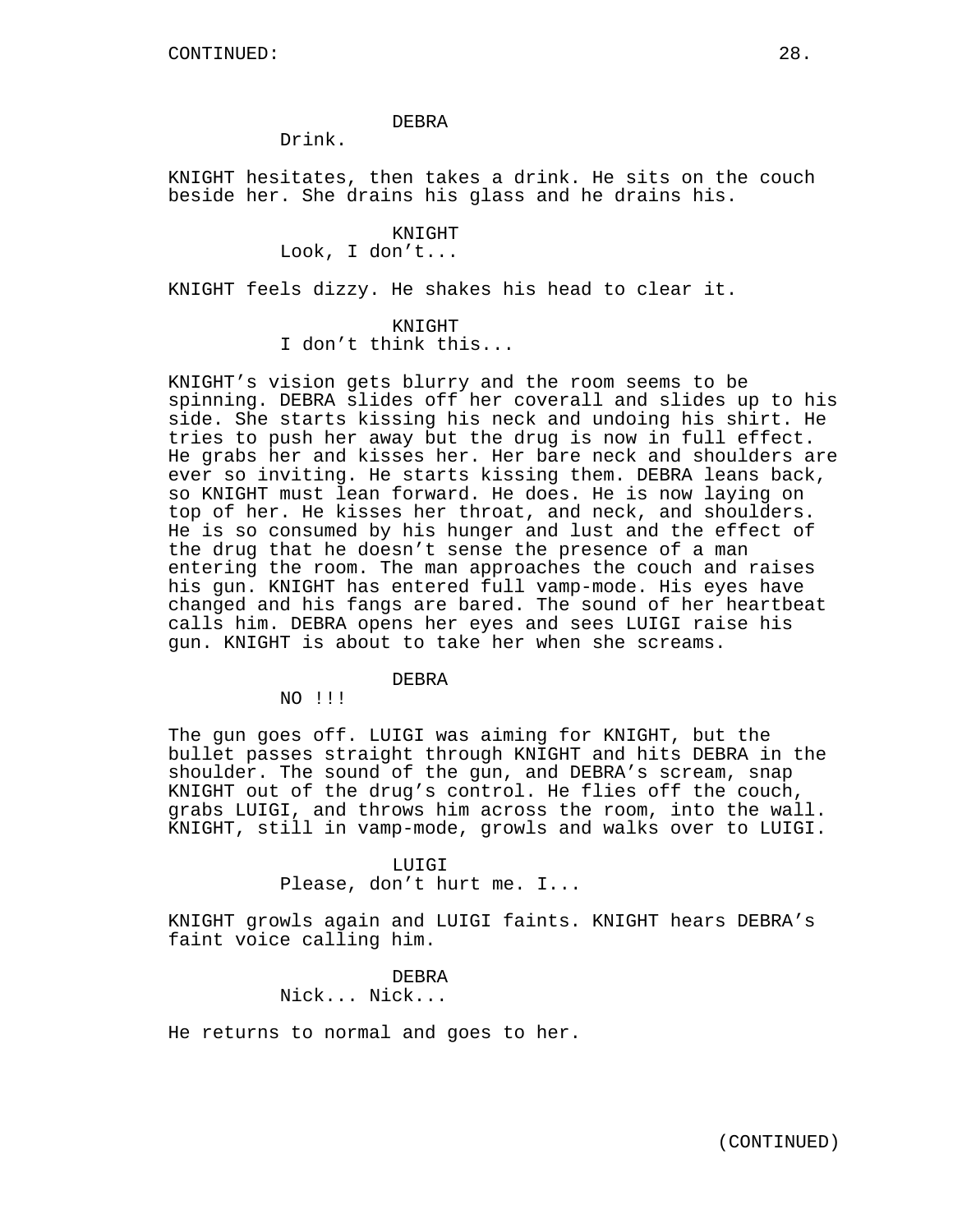DEBRA I'm... I'm...

KNIGHT Shhhh. Don't try to talk.

DEBRA's left shoulder is bleeding from where the bullet hit her. She sees LUIGI, unconscious, on the floor. She speaks with concern in her voice.

> DEBRA Is... is Lou alright?

KNIGHT He's fine. For now.

KNIGHT picks up the phone and calls 911.

KNIGHT This is Detective Knight. I need an ambulance at 101 Gateway Lane. STAT.

KNIGHT hangs up the phone and returns to DEBRA's side.

CUT TO:

INT: CORONER'S BUILDING (DAY 4: 8:00PM)

KNIGHT approaches NATALIE.

## NATALIE

How's Debra?

KNIGHT The doctor says she's fine. Just a flesh wound. ... You run that test for me?

## NATALIE

Yep. You were right. She drugged your drink. From the remains found in that vial, it was some pretty potent stuff. Would've had any human man eating out of the palm of her hand.

## KNIGHT

Well if Coretti hadn't have shown up when he did... I would have been eating out of her neck, and she'd be dead now. Do you realize how close I was to... to killing her?